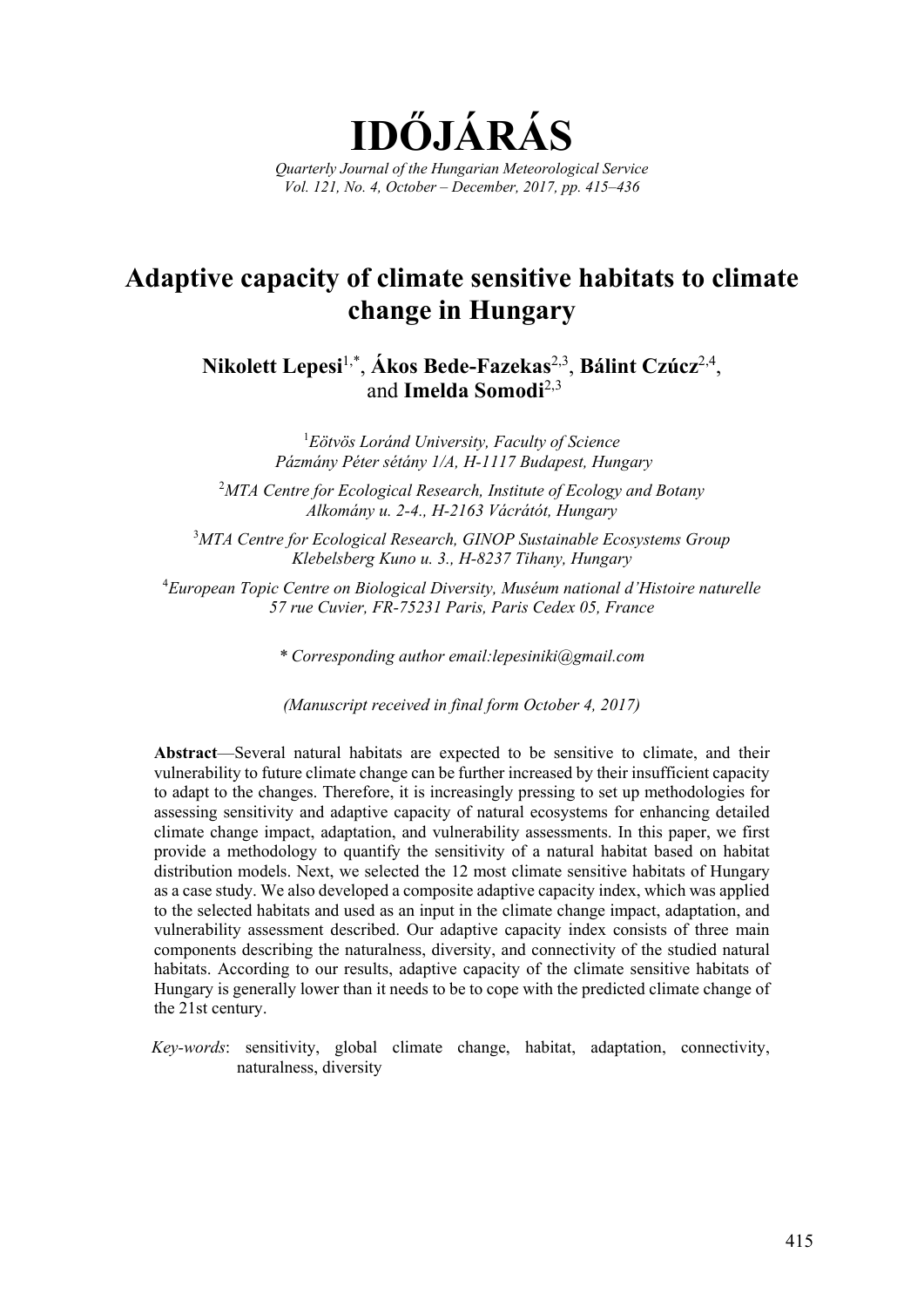## *1. Introduction*

In the assessment of climate change effects, the most widely used methodological framework is the climate change impact, adaptation, and vulnerability (CCIAV) assessment developed by the Intergovernmental Panel on Climate Change (IPCC; *Parry* and *Carter,* 1998; *Carter et al.,* 2007; *IPCC*, 2007), sometimes also named as Climate Impact and Vulnerability Assessment Scheme (CIVAS). According to this framework, vulnerability to climate change is the degree to which geophysical, biological, and socio-economic systems are susceptible to, and unable to cope with, the adverse impacts of climate change. The vulnerability of an object is determined by the potential impact of climate change and by the object's capacity for adaptation (also termed adaptive capacity) to the changing geophysical, biological, and socio-economic conditions. The potential impact is determined by the exposure to the climate change and climate sensitivity.

This paper focuses on compartments of the framework linked to the objects affected by climate change and are independent of the climate change effect itself: sensitivity (*S*) and adaptive capacity (*A*). The framework can be applied to several kinds of objects/systems that are exposed to the changing climate. Here we studied habitat types, units of natural and semi-natural ecosystems. Since habitats have several relevant biological and physical properties that influence their *S* and *A*, by studying these characteristics we could determine these key elements of vulnerability assessments (*Czúcz et al.*, 2011; *Glick et al.,* 2011). Similarly to the concept of potential impact (*Glick et al.,* 2011), *A* is not inextricably linked to climate change, the term can be applied to a broader range of stresses (*Yohe* and *Tol,* 2002).

Impacts of climate change, adaptive capacity, and vulnerability can be studied from a variety of approaches. They are explorable both from the perspective of society (*Haddad,* 2005; *Walker et al.,* 2002) and, as in this paper, from the perspective of nature (*Parmesan* and *Yohe,* 2003). Note, however, that the two can not be separated sharply from one another (*Adger et al.,* 2005, *McNeeley et al.,* 2017).

According to *IPCC* (2007, Glossary), *S* is the degree to which a system is affected by climate variability or change. The effect may be direct or indirect, as well as adverse or beneficial. The *S* of a system can be characterized by the degree of direct impact (either adverse or beneficial) that is caused by a 'unit change' in the climatic environment (*Czúcz,* 2010). *S* may depend on innate physiological or biological variables (*Glick et al.,* 2011).

When calculating *S* of habitats/associations, both species composition and structure should be taken into consideration (*Bartha,* 2004). It can be measured at various scales from global (*Smith* and *Hitz,* 2003) to regional. In this paper, we focus at the national scale identifying the most climate sensitive habitats (*CSH*s) of Hungary based on the predictor selection of potential distribution models that relate the distribution of habitats to environmental variables.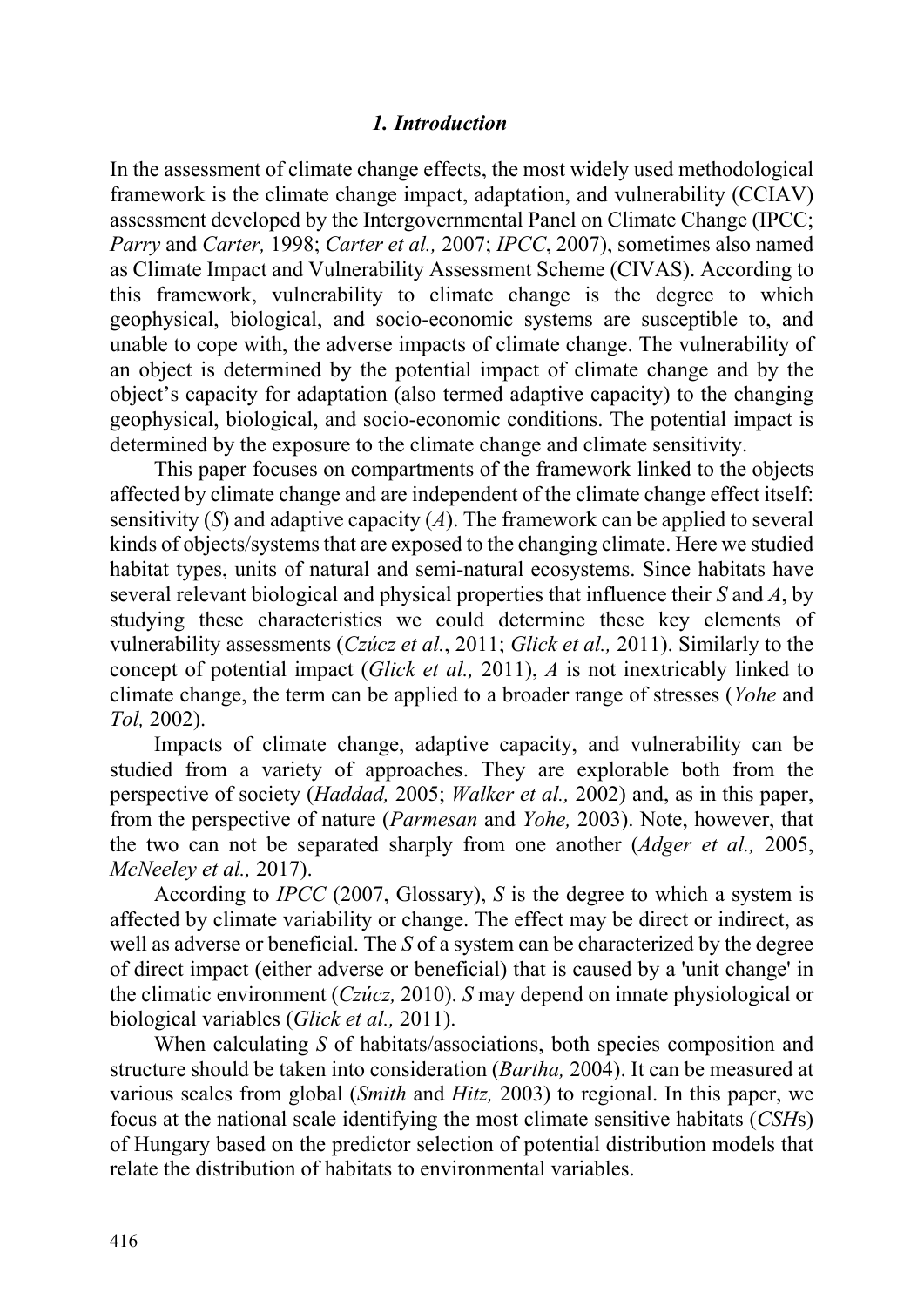The adaptive capacity indicator framework used in our study unites the indicators or conceptual models of several disciplines. Such frameworks share a common question of interest: how can a system, through its internal reorganization, cope with or mitigate the external effects it is exposed to. Different mechanisms of autonomous or planned adaptation can be triggered or implemented in preparation for or in response to impacts of climate change (*Adger et al.,* 2005). Characteristics of the system that can be estimated from its current state frequently determine its future behavior (*Kelly* and *Adger,* 2000) at various scales from global systems to local populations of a species (*Kimbras,* 2004).

The *A* of habitats to climate change can also be estimated from their current characteristics, including the broader landscape context they are embedded in (*Czúcz et al.,* 2011). *A* in this case corresponds to the feasibility of the implementation of adaptation (*Füssel* and *Klein,* 2006), or more explicitly, *A* is 'the ability of a system to adjust to climate change' in order to 'moderate potential damages, to take advantage of opportunities, or to cope with the consequences' (*IPCC*, 2007, Glossary). For the 'components' of a habitat, i.e., the species constituting it, *A* may be considered a factor of their internal traits (e.g., their ability to migrate, evolve, or modify their behavior) or external conditions (e.g., barriers) (*Glick et al.,* 2011). In the case of ecosystems, adaptation is predominantly autonomous adaptation, which 'does not constitute a conscious response to climatic stimuli but is triggered by ecological changes' (*IPCC*, 2007, Glossary). Consequently, adaptation includes not only genetic evolutionary adaptation (*Glick et al.,* 2011), but also any systemic adjustment processes: local resilience, refugium-based adaptation, and migration-based adaptation (*Czúcz et al.*, 2011).

Based on all these theoretical considerations, we next built a framework for *A* based on the quantification of the most important adaptive processes. Due to the lack of species-level data at such a wide range of habitats, as well as due to the theoretical complexity of integrating them (even if they were at hand) at so large numbers as they occur in natural habitats, we excluded genetic adaptation from this framework. In addition, this mechanism is considered to be of little practical relevance anyway, as the evolution of most macroscopic organisms will not be able to cope with the expected rapid climate change (*Gienapp et al.,* 2008). Accordingly, our framework of *A* relies on the other three adaptive mechanisms: natural capital index naturalness indicator (local resilience), Shannon diversity index (refugium-based adaptation) and connectivity (migration-based adaptation).

The most important goal of this study was to provide inputs for a detailed climate change impact, adaptation, and vulnerability (CCIAV) assessment (*Bede-Fazekas et al.*, 2017, in this issue) by

− creating the methodological basis of sensitivity analysis of natural habitats based on ecological habitat distribution models;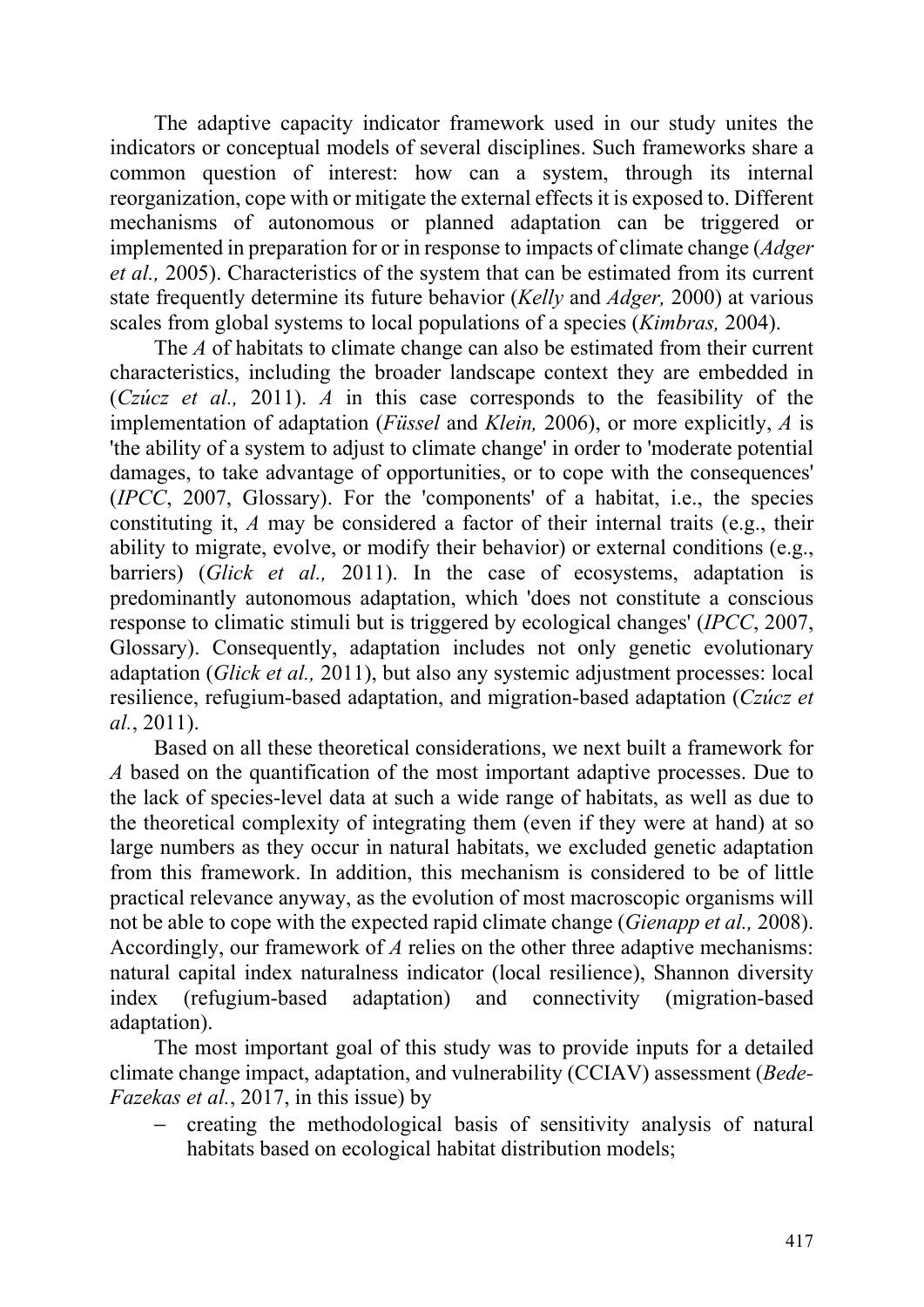- selecting the most climate sensitive habitats (*CSH*s) of Hungary as a case study;
- − developing an adaptive capacity index for habitats, based on naturalness, diversity, and connectivity measures;
- − estimating the adaptive capacity of *CSH*s of Hungary.

# *2. Materials and methods*

# *2.1 Potential natural distribution models*

Analysis of *S* and *A* of the habitats was based on previously built habitat distribution models used for modeling the potential natural vegetation of Hungary, as detailed in *Somodi et al.* (2017) and *Bede-Fazekas* (2017). These models were Boosted Regression Tree models (BRT; a.k.a. Gradient Boosting Model, GBM; *Friedman et al.,* 2000; *Friedman,* 2002; *Schapire,* 2003) built for each of the major natural habitat types of Hungary separately. The use of BRT as a predictive ecological model is relatively new (*De'ath,* 2007; *Elith et al.,* 2008), but several studies have pointed out its outstanding predictive power (*Elith et al.,* 2006; *Bühlmann* and *Hothorn,* 2007; *Guisan et al.,* 2007). Training of these models relied on observed vegetation data originated from the Hungarian Actual Habitat Database (MÉTA; www.novenyzetiterkep.hu/english/node/70; *Molnár et al.*, 2007; *Horváth et al.*, 2008) and hydrologic, edaphic (*Pásztor et al.,* 2015), topographic (USGS*,* 2004), and climatic (*Szalai et al.,* 2013) environmental variables. The predictors were aggregated to the hexagons of MÉTA database using descriptive statistical measures (minimum, maximum, mean, and standard deviation) or extracted to the center of the hexagons [please refer to *Somodi et al.* (2017) and *Bede-Fazekas* (2017) for details].

Based on these distribution models, we made predictions to two future periods (2021–2050, 2071–2100). For both of the prediction periods, two regional climate models provided the climate data with similar temporal (daily) and horizontal (0.1°, approximately 10 km) resolution as that of the reference climate data (1977–2006). The two models, ALADIN-Climate 4.5 (*Csima* and *Horányi,* 2008; hereinafter: Aladin) and RegCM 3.1 (*Torma*, 2011; *Torma et al.,* 2011), are based on the A1B emission scenario of IPCC SRES (*Krüzselyi et al.,* 2011; *Sábitz et al.*, 2015). Scenario A1B describes the radiative forcing of 850 ppm  $CO<sub>2</sub>$ concentration by 2100 (*Nakićenović et al.,* 2000). In terms of the forcing, A1B is equivalent to the RCP8.5 scenario by the middle of the century, and runs between RCP6.0 and RCP8.5 by the end of the century (*Burkett et al.,* 2014). While Aladin was developed under an international collaboration by Météo France (*Spiridonov et al.,* 2005), RegCM was built by the US National Center for Atmospheric Research and further improved by the International Centre for Theoretical Physics in Trieste (*Giorgi et al.,* 1993a, 1993b). Finally, *Torma et al.* (2008) adapted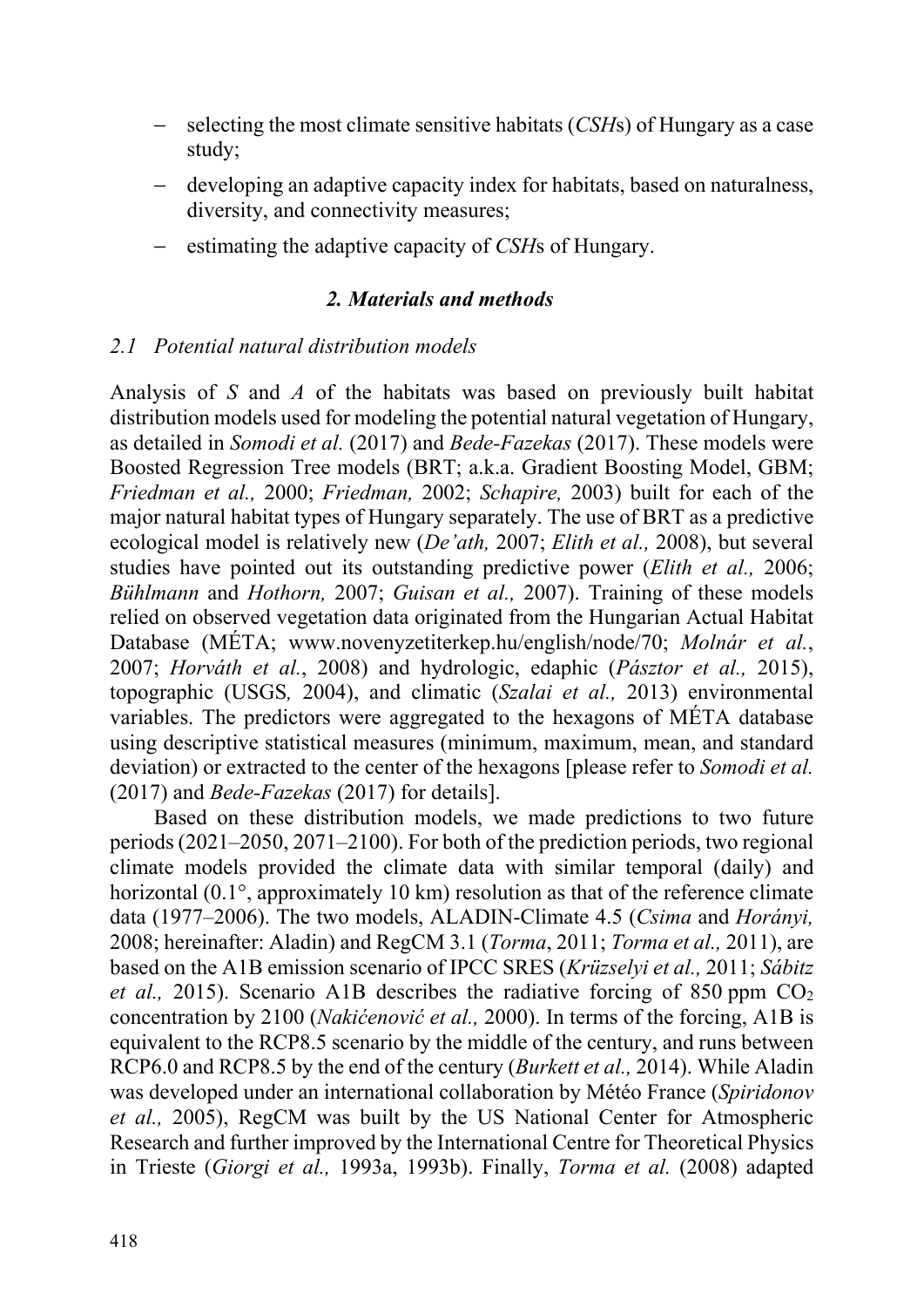RegCM to the Carpathian Basin. ARPEGE-Climat/OPA and ECHAM5/MPI-OM provided the boundary conditions for Aladin and RegCM, respectively (*Krüzselyi et al.,* 2011).

In case of the reference climate dataset and the four future climate datasets, monthly average of minimum, maximum, and mean temperatures and monthly precipitation sum were calculated from the daily series, and then averaged over the 30-year periods. Future monthly data were bias corrected with additive (temperature) and multiplicative (precipitation) bias terms (i.e., Delta Change method), using the period 1961–1990 for calculation of the bias by comparison of observed and modeled climate. The coarse-resolution monthly climate surfaces were downscaled to the resolution of the vegetation data with regression kriging, a method integrating kriging (*Krige,* 1966) and linear regression, in a way similar to the downscaling of the reference climate data. Kriging is an exact, non-convex, linear, stochastic, and local (in some case with global trend) interpolator, that produce a gradual surface (*Hartkamp et al.,* 1999; *Li* and *Heap*, 2014). Although some types of kriging are univariate, regression kriging is multivariate, since it uses auxiliary variables (*Li* and *Heap*, 2014). From the fine-resolution climate data, seasonal averages/sums and 19 bioclimatic variables (*Nix,* 1986) were calculated. Please refer to *Somodi et al.* (2017) and *Bede-Fazekas* (2017) for further details about the data used, data preprocessing, predictor selection, and building the models of the habitats.

# *2.2 Sensitivity of habitats*

BRT offers the possibility of automatic variable selection based on the frequency of explanatory variables in the subtrees of the model (*Elith et al.,* 2008). It also provides an estimation of variable importance for predictors remaining in the final, simplified model according to a formulae developed by *Breiman et al.* (1984) and *Friedman* (2001) and implemented in the package 'gbm' (*Ridgeway,* 2017) of R statistical environment (*R Core Team*, 2017). Importance is calculated based on the number of times a variable is selected for splitting, weighted by the squared improvement to the model as a result of each split, and averaged over all trees" (*Friedman* and *Meulman,* 2003).

Since importance is a measure that helps to assess how influential a variable is, climate sensitivity (*S*) of a habitat can be estimated by summation of the relative importance of all the climatic predictors in its final model:

$$
S = \sum_{c \in C} \left( \frac{1}{M} \sum_{m=1}^{M} I_c^2(T_m) \right), \tag{1}
$$

where *c* is one of the climatic predictors *C*, *M* is the number of trees, and  $I_c^2(T)$  is the squared importance of the subtree *T* according to *Breiman et al.* (1984)). A 0.55 minimum of relative importance was chosen to select the most climate sensitive habitats (*CSH*s). The threshold was chosen based on expert decision, so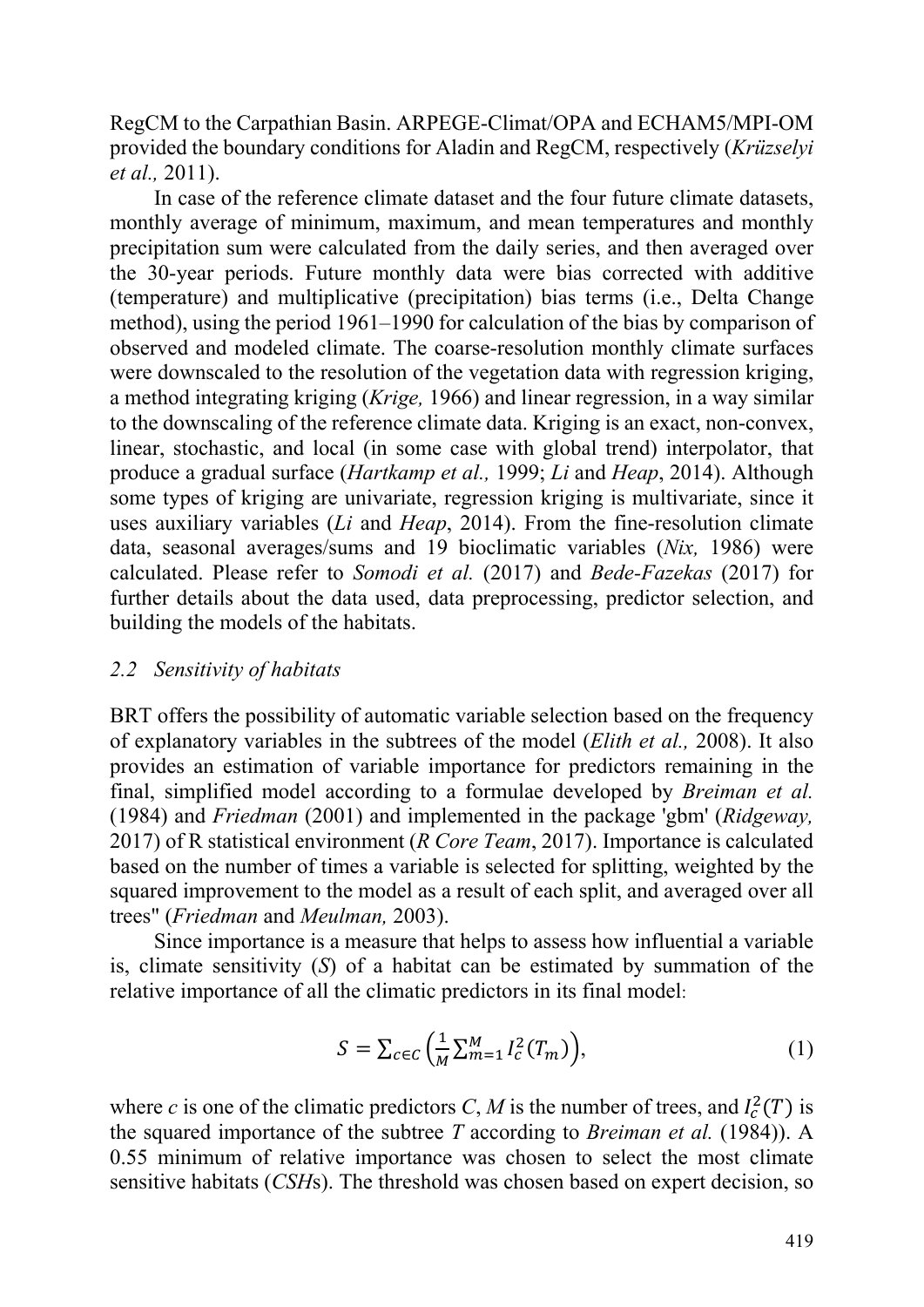that the climate predictors have at least 0.5 relative importance, i.e., their importance outweights that of all other variables together. On the other hand, we limited the range of habitats to one fifth of the studied habitats ( $n = 60$ ). Thus, 12 habitats were selected for further analyses.

# *2.3 Adaptive capacity of habitats to climate change*

The adaptive capacity (*A*) of the habitats was estimated based on three components: local resilience, refugium-based adaptation, and migration-based adaptation. Two of the three components were first calculated at the resolution of the MÉTA database (consisting of 35 ha 'hexagons', see *Molnár et al.*, 2007; *Horváth et al.*, 2008), while the third one (refugium-based adaptation) was directly computed at the level of the climate grid cells. One of the three indices (migration-based adaptation) was computed habitat-wise, while the other two indices characterize the landscape/environment, and thus, produce the same map for any of the studied habitat types. Components of *A* were only calculated for the 12 selected *CSH*s (see Chapter 3.1. for details). To be compatible with the input data of the habitat distribution models, all the *A* estimation outputs were eventually aggregated (upscaled) to the horizontal resolution of the climate models (0.1°). All the calculations were implemented in the R statistical environment (*R Core Team*, 2017).

Local resilience is best estimated by the naturalness (*N*) of the landscape (*Cook,* 2002, *Czúcz et al.,* 2012). Accordingly, we chose the vegetation-based natural capital index, a habitat-level naturalness metric based on the MÉTA database (*Czúcz et al.,* 2008) to represent local resilience. The natural capital index of a MÉTA hexagon (*N'*) is expressed as the product of ecosystem quality and quantity, while the *N* of an entire grid cell was defined as the maximum of the *N'*s of the hexagons found within the grid cell of interest:

$$
N'_{i} = \frac{1}{\sum_{h \in H} A_h} \sum_{h \in H} (Q_h A_h); N_g = \max_{i \in g} N'_{i}, \qquad (2)
$$

where *A* is the area and *Q* is the quality of habitat *h* that is element of the habitat pool *H*, *i* is the studied location (MÉTA hexagon) found within the grid cell of interest *g*.

Refuge-based adaptation is more successful if the landscape is more heterogeneous, and this aspect can be best quantified by landscape diversity indices (*Czúcz et al.,* 2011). We choose the widespread Shannon diversity metric (*Shannon,* 1948) to quantify this aspect based on the habitat data from the MÉTA database. Habitat frequencies (i.e., number of the hexagons where the habitat is present) within the cells of the climate grid were used as input, thus we estimated the habitat diversity (*D*) of a grid cell as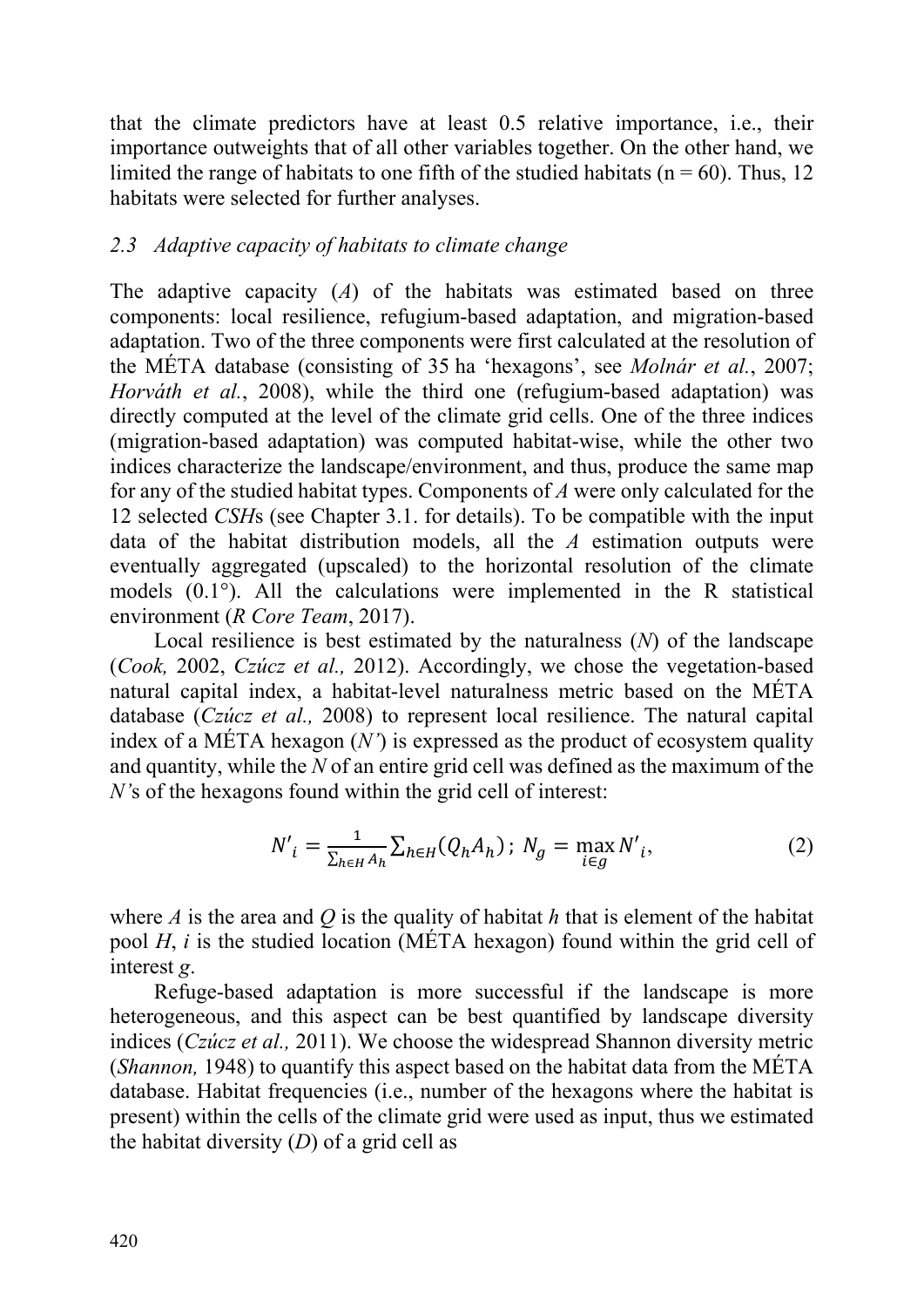$$
D_g = -\sum_{h \in H_g} \left( p_h * \begin{cases} \ln p_h, & \text{if } p_h > 0 \\ 0, & \text{if } p_h = 0 \end{cases} \right), \tag{3}
$$

where *h* habitat is the element of the *H* habitat pool of the grid cell of interest *g*, and *p* is the frequency of the habitat.

Migration-based adaptation relies on the quantification of the connectivity (*C*) of the landscape. There is a wide variety of landscape connectivity assessment options. A major dichotomy exists along whether the indices reflect structural or functional features of the landscape. Among the former, several measures are based on the presence of corridors, others on distances or graph theory also, accounting for transversability. There are measures based on the amount of habitat in the landscape, too, which can also be extrapolated towards percolation-related measures. Connectivity indices reflecting functional aspects of the landscape often rely on the probability of moving and use matrix permeability as well (*Kindlmann* and *Burel,* 2008).

As our study involves habitats, rather than individual organisms, functional connectivity indices would not be appropriate. The many constituting species are likely to have different functional requirements, e.g., matrix permeability. On the other hand, the structural aspect of connectivity can be useful, because the proximity of similar patches, the presence of corridors, and other landscape elements can undoubtedly enhance the migration process for various constituent species of the habitat, even if to a different degree per species. Therefore, we quantified the migration-based *A* by an index based on Euclidean distance (*Czúcz et al.,* 2011) accommodated to presence-absence data. Connectivity of a habitat in a MÉTA hexagon  $(C')$  is calculated from the frequency of patches of the same habitat type within the search distance from the focal patch weighted by an exponential distance kernel, while the maximum of the *C'*s found within the grid cell of interest results in the  $C_g$  of the cell:

$$
C'_{i} = \sum_{j|D_j < D_0} E e^{-\alpha D_j}; \ C_g = \max_{i \in g} C'_{i}, \tag{4}
$$

where *j*s are the patches those *D* distance to the studied patch is lower than the previously specified  $D_0$  threshold,  $E$  is the extent/area of the studied patch (since we used habitat presences, this parameter was set to 1),  $\alpha$  is an appropriately chosen dispersal parameter, and *i* is the studied location (MÉTA hexagon) found within the grid cell of interest *g*.

The indicator can be fine-tuned with the help of the dispersal parameter, which should reflect the dispersal ability of the modeled species or species groups. The search distance should be large enough to contain the bulk of the quickly decaying exponential kernel. Based on *Czúcz et al.* (2011), we set  $\alpha$  to 0.5 km<sup>-1</sup> and  $D_0$  to 1 km.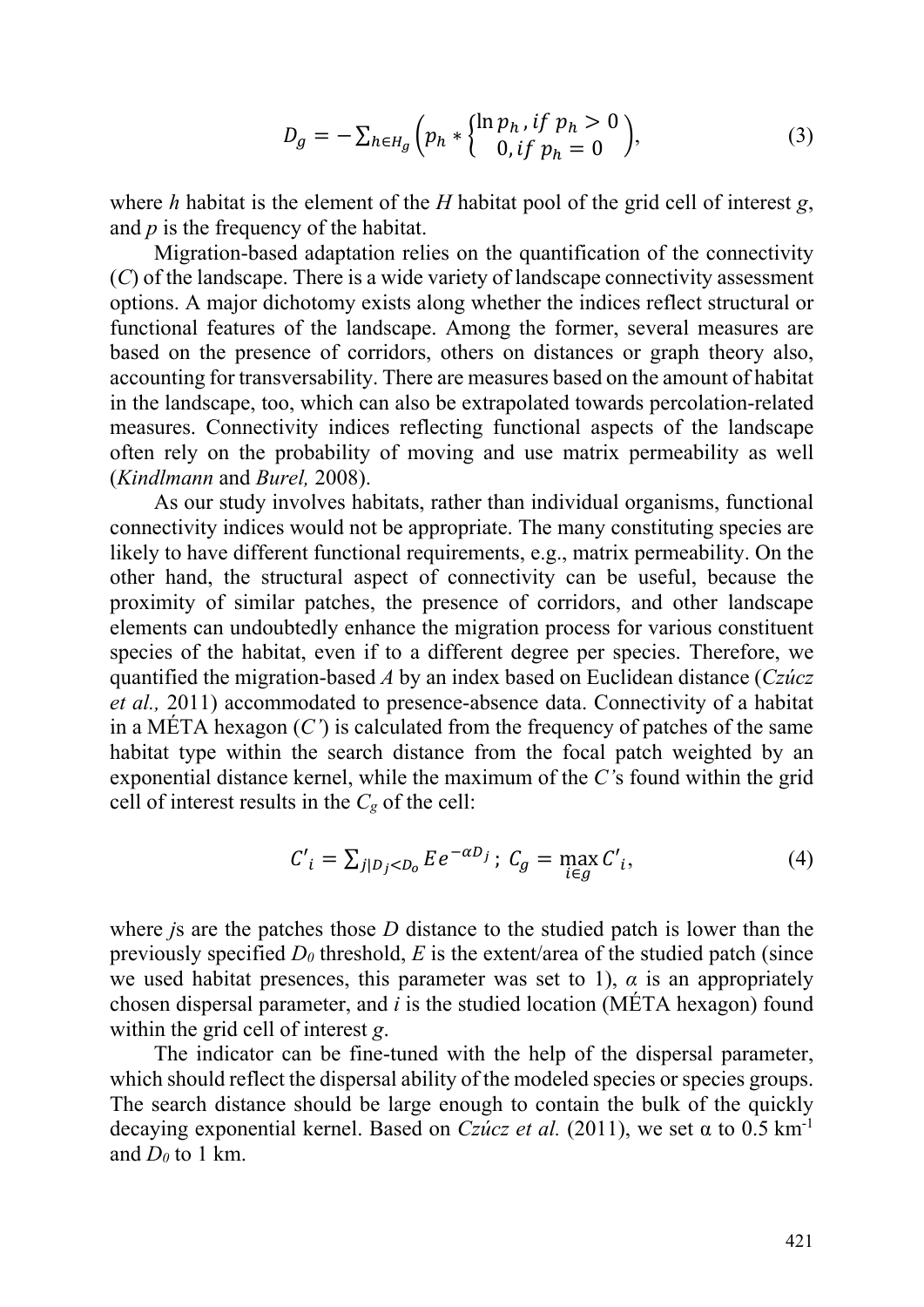Each of the three component indices were rescaled into a 5-grade ordinal scale  $\{0; 1; 2; 3; 4\}$ . The first two were rescaled evenly between their minimum (0 in all cases) and maximum values, while the third was rescaled using the boundaries that emerged from the simulations of *Czúcz et al.* (2011). The maximum of these indices was taken as the *A* of the habitat in question in a specific spatial unit (i.e., cell of the input climate grid):

$$
A_g = \max \left[ \left( \left\{ \begin{array}{c} 4, & \text{if } N_g = \max_{g \in G} N_g \\ \left[ 5 * \frac{N_g}{\max_{g \in G} N_g} \right], & \text{else} \end{array} \right\} \right) \right] \left\{ \left( \left\{ \begin{array}{c} 4, & \text{if } D_g = \max_{g \in G} D_g \\ \left[ 5 * \frac{D_g}{\max_{g \in G} D_g} \right], & \text{else} \end{array} \right\} \right) \right\} \right] \left\{ \left( \left\{ \begin{array}{c} 4, & \text{if } C_g \geq 9.41 \\ 2, & \text{if } C_g \in [3.14; 6.28) \\ 1, & \text{if } C_g \in [3.14; 6.28) \\ 0, & \text{else} \end{array} \right) \right\} \right] \left( 5 \right)
$$

where *g* is the studied cell of climate grids  $G$ ,  $N$  is naturalness,  $D$  is diversity,  $C$  is connectivity.

### *3. Results*

### *3.1 Sensitivity of habitats*

Based on the relative importance of climate-related predictors compared to other predictors retained in the habitat models (*Table 1*), the twelve most climate sensitive habitats are mixed coniferous forests (N13), mixed forests of slopes and screes (LY2), annual salt pioneer swards of steppes and lakes (F5), beech woodlands (K5<sub>K7a)</sub>, oligotrophic reed and *Typha* beds of fens and floating fens (B1b), closed lowland steppe oak woodlands (L5), closed steppes on loess, clay, tufa (H5a), steppe oak woodlands on foothills and on loess (L2x\_M2), Turkey oak woodlands (L2a\_L2b), forest steppe meadows (H4), willow mire shrubs (J1a), and oak-hornbeam woodlands (K1a\_K2\_K7b). In all of the other studied habitats, the relative importance of climate variables were lower than the previously selected 0.55 threshold.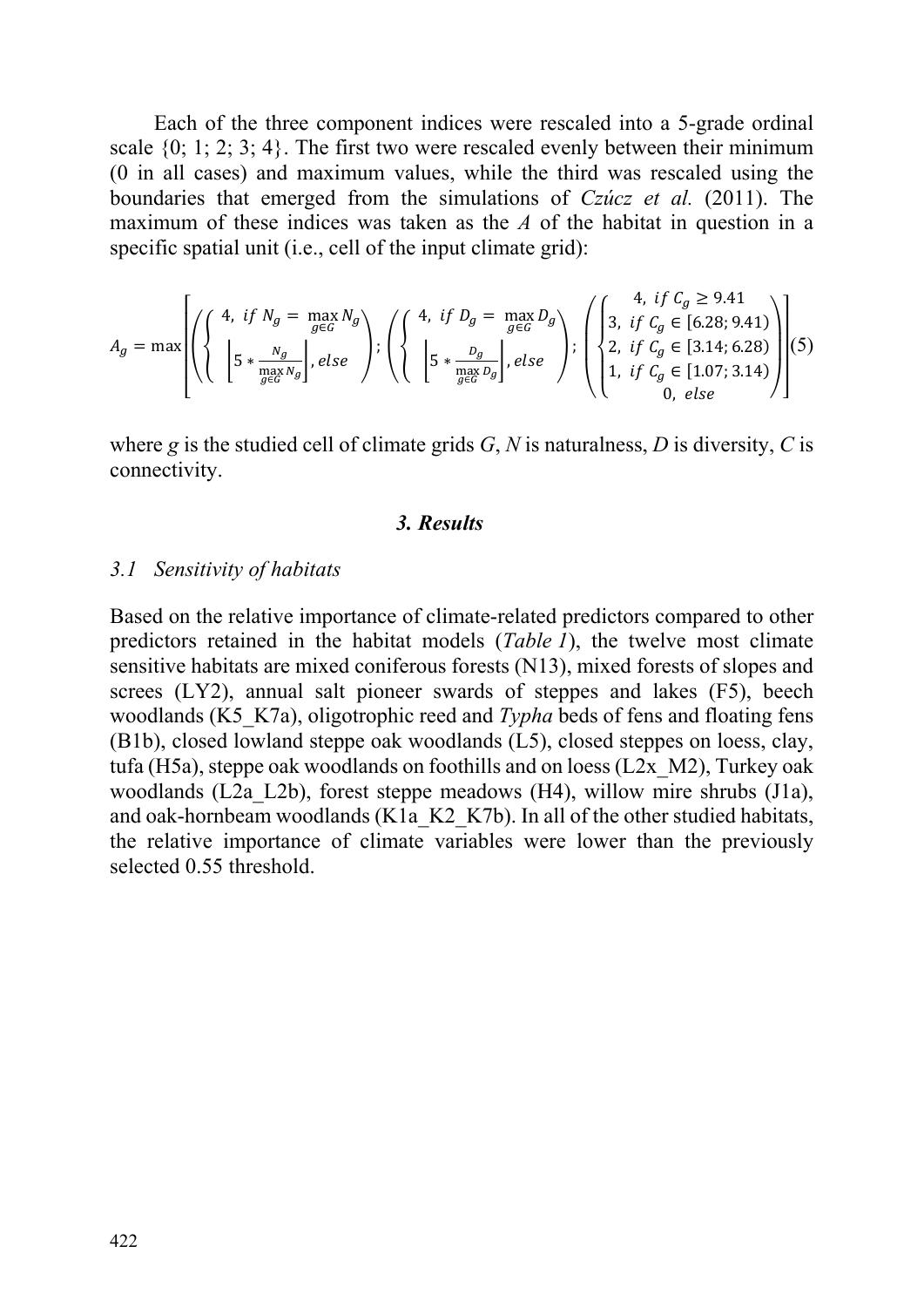*Table 1.* Sensitivity analysis of the modeled habitats ordered according to the relative importance of climate variables in their final models (sensitivity, *S*). Number and relative frequency of climate predictors are also shown. Horizontal line indicates the 0.55 threshold of relative importance, which separates the most climate sensitive habitats from the other ones. Habitats are encoded according to *Bölöni et al.* (2011).

| Habitat code          | Descriptive habitat name                                   | <b>Number of</b><br>climate<br>variables | <b>Frequency of</b><br>climate<br>variables | <b>Relative</b><br>importance of<br>climate variables |
|-----------------------|------------------------------------------------------------|------------------------------------------|---------------------------------------------|-------------------------------------------------------|
| N13                   | Acidofrequent coniferous<br>forests                        | $\overline{2}$                           | 1.00                                        | 1.00                                                  |
| LY <sub>2</sub>       | Mixed forests of slopes and<br>screes                      | $\overline{2}$                           | 0.67                                        | 0.75                                                  |
| F <sub>5</sub>        | Annual salt pioneer swards<br>of steppes and lakes         | $\overline{4}$                           | 0.67                                        | 0.67                                                  |
| $K5_K7a$              | Beech woodlands                                            | 7                                        | 0.44                                        | 0.62                                                  |
| B <sub>1</sub> b      | Oligotrophic reed and Typha<br>beds of fens, floating fens | 6                                        | 0.60                                        | 0.61                                                  |
| L <sub>5</sub>        | Closed lowland steppe oak<br>woodlands                     | 7                                        | 0.50                                        | 0.60                                                  |
| H <sub>5</sub> a      | Closed steppes on loess,<br>clay, tufa                     | 7                                        | 0.41                                        | 0.60                                                  |
| $L2x$ M2              | Steppe oak woodlands on<br>foothills and on loess          | 7                                        | 0.47                                        | 0.60                                                  |
| $L2a$ <sub>L2</sub> b | Turkey oak woodlands                                       | 7                                        | 0.44                                        | 0.59                                                  |
| H <sub>4</sub>        | Forest steppe meadows                                      | 7                                        | 0.47                                        | 0.58                                                  |
| J1a                   | Willow mire shrubs                                         | 6                                        | 0.46                                        | 0.58                                                  |
| K1a_K2_K7b            | Oak - hornbeam woodlands                                   | $\boldsymbol{7}$                         | 0.47                                        | 0.55                                                  |
| J <sub>6</sub>        | Riverine oak-elm-ash<br>woodlands                          | $\boldsymbol{7}$                         | 0.58                                        | 0.54                                                  |
| M7                    | Continental deciduous rocky<br>thickets                    | 1                                        | 0.50                                        | 0.53                                                  |
| LY4                   | Mixed relic oak forests on<br>rocks                        | 6                                        | 0.50                                        | 0.53                                                  |
| F <sub>2</sub>        | Salt meadows                                               | 6                                        | 0.46                                        | 0.52                                                  |
| F1a                   | Artemisia salt steppes                                     | 5                                        | 0.50                                        | 0.52                                                  |
| J5                    | Riverine ash-alder<br>woodlands                            | 7                                        | 0.50                                        | 0.52                                                  |
| <b>B6</b>             | Salt marshes                                               | 6                                        | 0.40                                        | 0.52                                                  |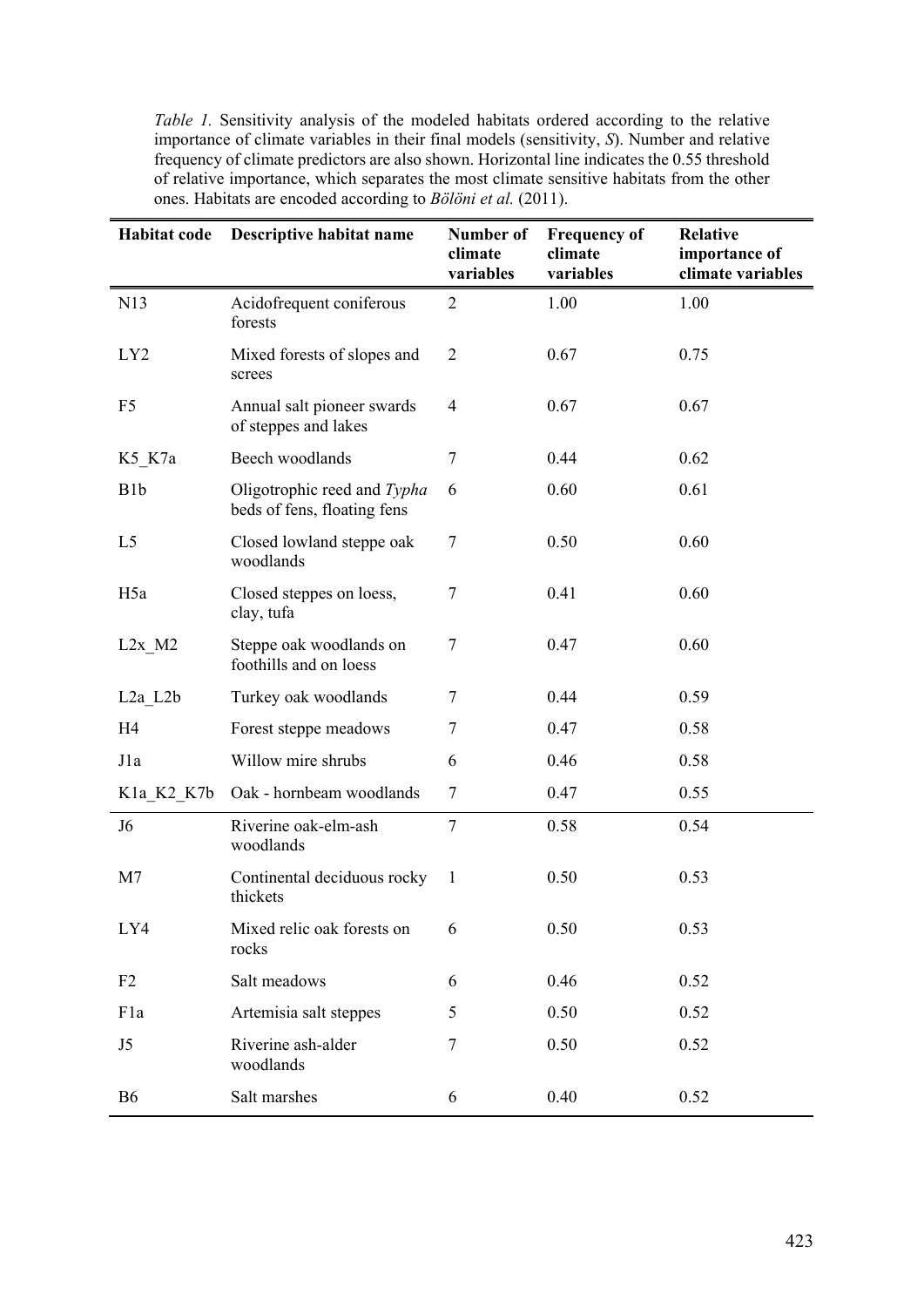#### **Habitat code Descriptive habitat name Number of climate variables Frequency of climate variables Relative importance of climate variables**  F4 Dense and tall *Puccinellia* swards (alkaline vegetation) 5 0.50 0.52 J2 Alder and ash swamp woodlands 6 0.50 0.51 M6 Continental deciduous steppe thickets 4 0.44 0.50 B4 Tussock sedge communities 3 0.43 0.49 H<sub>2</sub> Calcareous rocky steppes 6 0.40 0.47 LY3 Limestone beech forests 4 0.50 0.46 G<sub>2</sub> Calcareous open rocky grasslands 3 0.38 0.42 L1 M1 Downy oak woodlands 7 0.47 0.41 L4a L4b Acidofrequent oak woodlands 5 0.38 0.39 H3a Slope steppes on stony ground 5 0.42 0.39 G3 Siliceous open rocky grasslands 3 0.43 0.37 M5 Poplar-juniper steppe woodlands 3 0.38 0.34 B1a Eu- and mesotrophic reed and Typha beds 6 0.33 0.31 H5b Closed sand steppes 6 0.43 0.31 J3 J4 Riverine willow shrubs and willow-poplar woodlands 7 0.50 0.30 LY1 Forests of ravines (mesic rocky forests rich in *Acer pseudoplatanus*) 2 0.40 0.29 G1 Open sand steppes 6 0.43 0.28 M3 Open salt steppe oak woodlands with openings 1 0.14 0.17 H1 Closed rocky grasslands, species rich *Bromus pannonicus* grasslands 0 0.0 0.00 M4 Open sand steppe oak woodlands with openings 0 0.0 0.00

#### *Table 1. continue*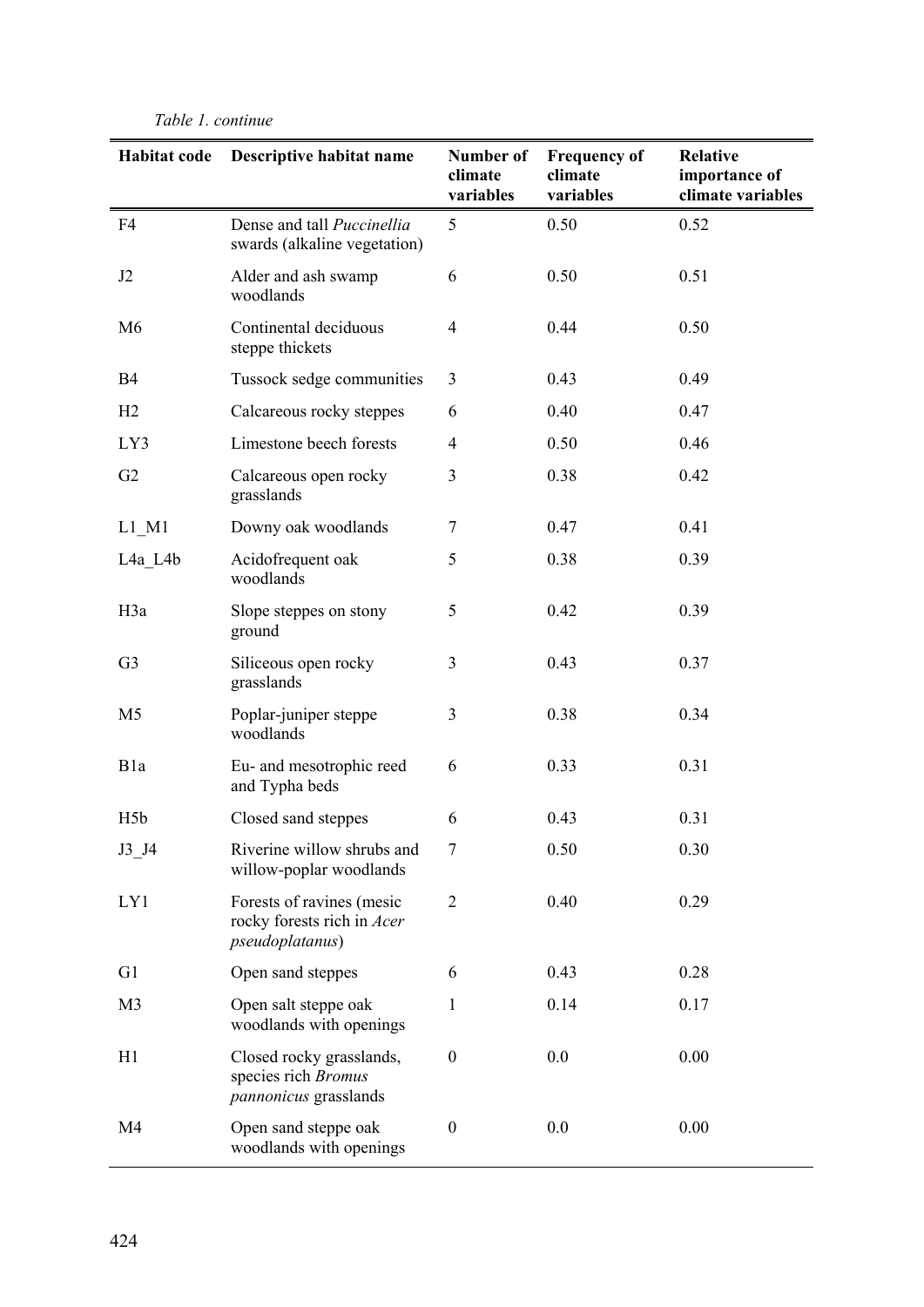All seven climate predictors were included in the final models of K5 K7a, L5, H5a, L2x M2, L2a L2b, H4, and K1a K2 K7b. The model of B1b and J1a lacks one climate predictor only: isothermality and precipitation of the coldest quarter, respectively. F5 has four climate predictors, while N13 and LY2 have two climate predictors. The model of LY2 includes one non-climatic predictor only (standard deviation of topographic position index), while the model of N13 is completely climate-dependent.

# *3.2 Adaptive capacity of habitats to climate change*

Since the country-wide landscape-level habitat diversity (*D*) can be of relatively broad interest (see Chapter 4.2.), we detail this intermediate result (*Fig. 1*). *D* is relatively low in the lowlands (both in the northwest of Hungary and in the Hungarian Plains) except in Nyírség (eastern Hungary) and near to the lower section of River Tisza. Extremely low *D*s occur sporadically, evenly distributed across the country. *D* takes its highest value in the mountain regions, including the Northern Mountains (northern and northeast Hungary) and the Transdanubian Mountains (northern part of Transdanubia). In summary, pattern of *D* shows tendency to be high in territories that are (1) forested or accommodate woody natural vegetation, (2) less disturbed by agriculture, (3) situated in higher altitudes. Note that the latter may be a proxy for the former ones.



*Fig. 1.* Shannon diversity (*D*) of climax and subclimax habitats of Hungary calculated at the resolution of the input climate grid (0.1°). *D* increases from red to green.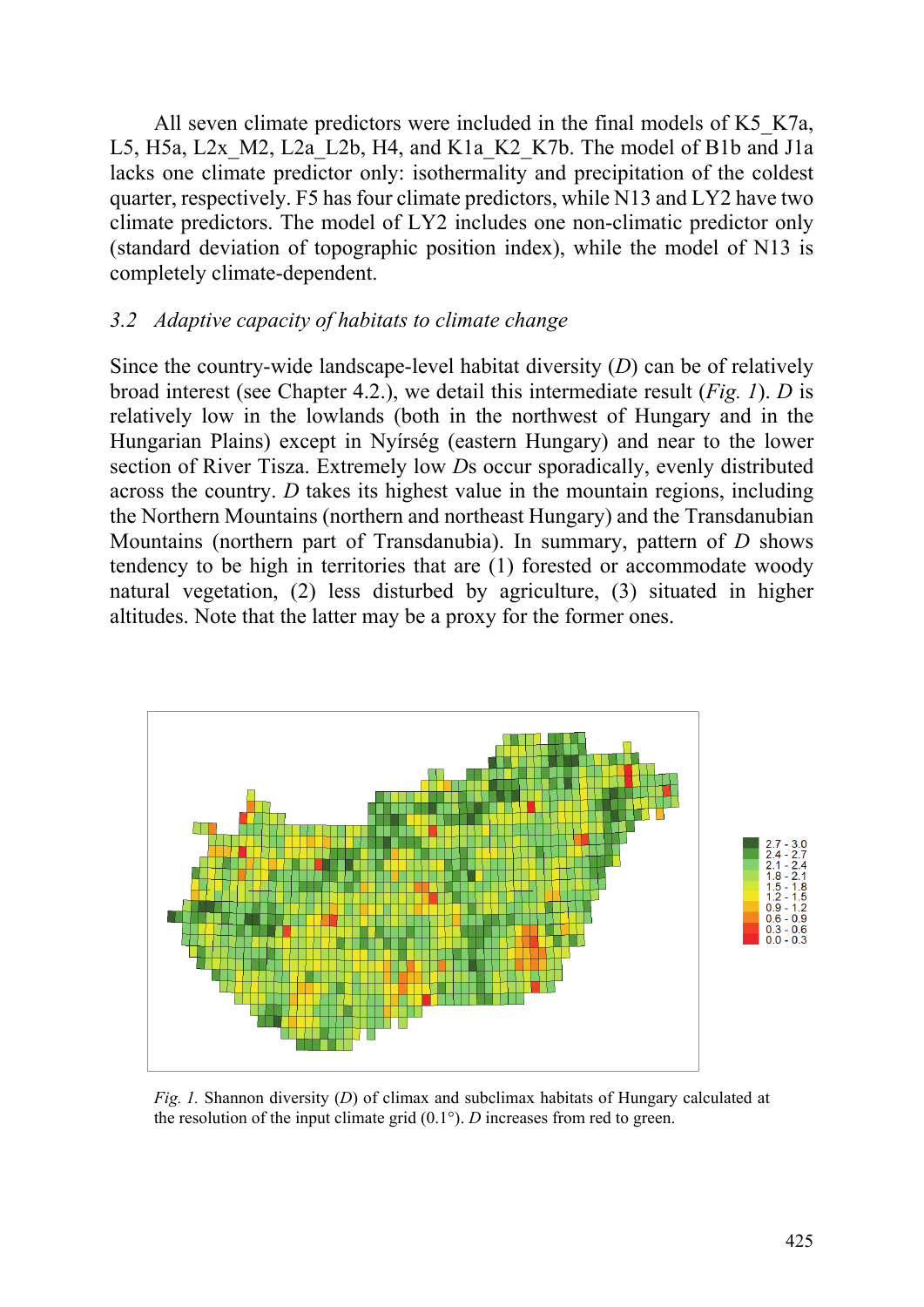Many of the *CSH*s are zonal and widespread types and thus have relatively high *A*, which has the potential to greatly mitigate the potential impact of climate change. Most widespread zonal habitats, such as oak-hornbeam woodlands (K1a\_K2\_K7b), beech woodlands (K5\_K7a; *Fig. 2*), and others which form larger blocks in the current landscape have high *A* in the center of the blocks, which decreases towards the edges and reaches low *A* values. Turkey oak woodlands (L2a\_L2b), however, are so widespread that this pattern does not apply to them and have high *A* even at the edges of its current patches, which ensures the best *A* among the *CSH*s (*Fig. 3*). There are habitats with variable pattern, but typically medium to high *A*: floating fens, oligotrophic reed and *Typha* beds of fens (B1b), closed lowland steppe oak woodlands (L5), closed steppes on loess (H5a), semi-dry grasslands, forest-steppe meadows (H4), mixed forests of slopes and screes (LY2).



*Fig. 2.* Adaptive capacity (*A*) of beech forests (K5\_K7a) in its existing stands. *A* increases from 0 to 4 (red to green).

An important aspect of the *A* of closed steppes on loess, clay, tufa (H5a) is that there is a high *A* area in the southeast of Hungary, while its *A* is low in the southwest (*Fig. 4*). It is also worth to note that relatively lower *A* areas of mixed forests of slopes and screes (LY2) appear aggregated north to Lake Balaton and in the Mecsek Mountains, which points out areas likely to become vulnerable. In this analysis, willow mire shrubs (J1a) appears to be one of the types that has the lowest *A* overall, which coincides with its ecology. This habitat typically appear in small depressions in the landscape surrounded by other vegetation or even agricultural land. So neither its *C* nor characteristics of its surroundings (*D*, *N*)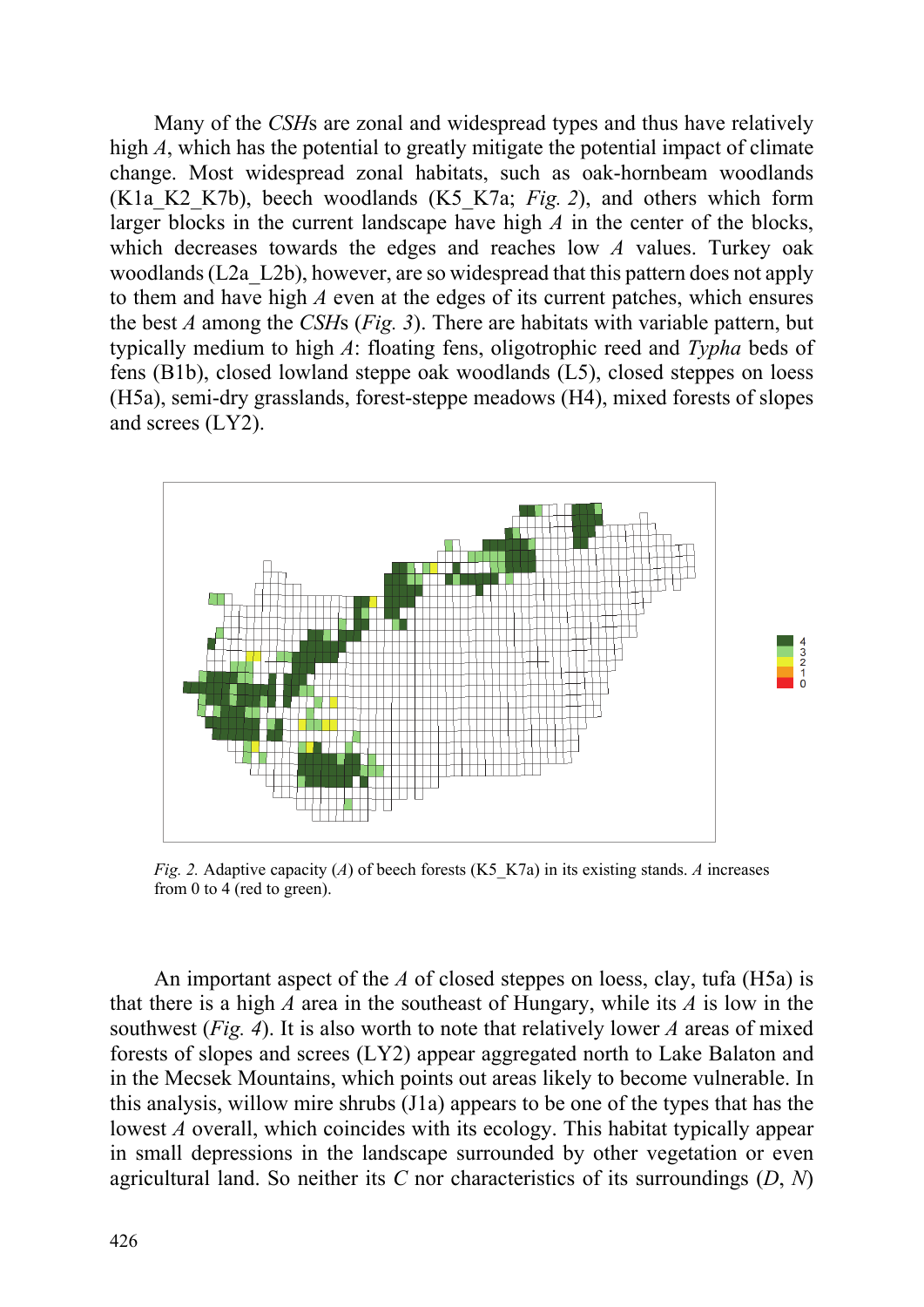predestine for high *A*. Closed lowland steppe oak woodlands (L5) also has low *A* values, which can be attributed to the fragmentedness of this type. Opposed to J1a, L5 would not be fragmented under natural conditions, but as it is a habitat of the lowlands, it became a frequent victim of human landscape transformation.



*Fig. 3.* Adaptive capacity (*A*) of turkey oak woodlands (L2a L2b) in its existing stands squares. *A* increases from 0 to 4 (red to green).



*Fig. 4.* Adaptive capacity (*A*) of closed steppes on loess, clay, tufa (H5a) in its existing stands. *A* increases from 0 to 4 (red to green).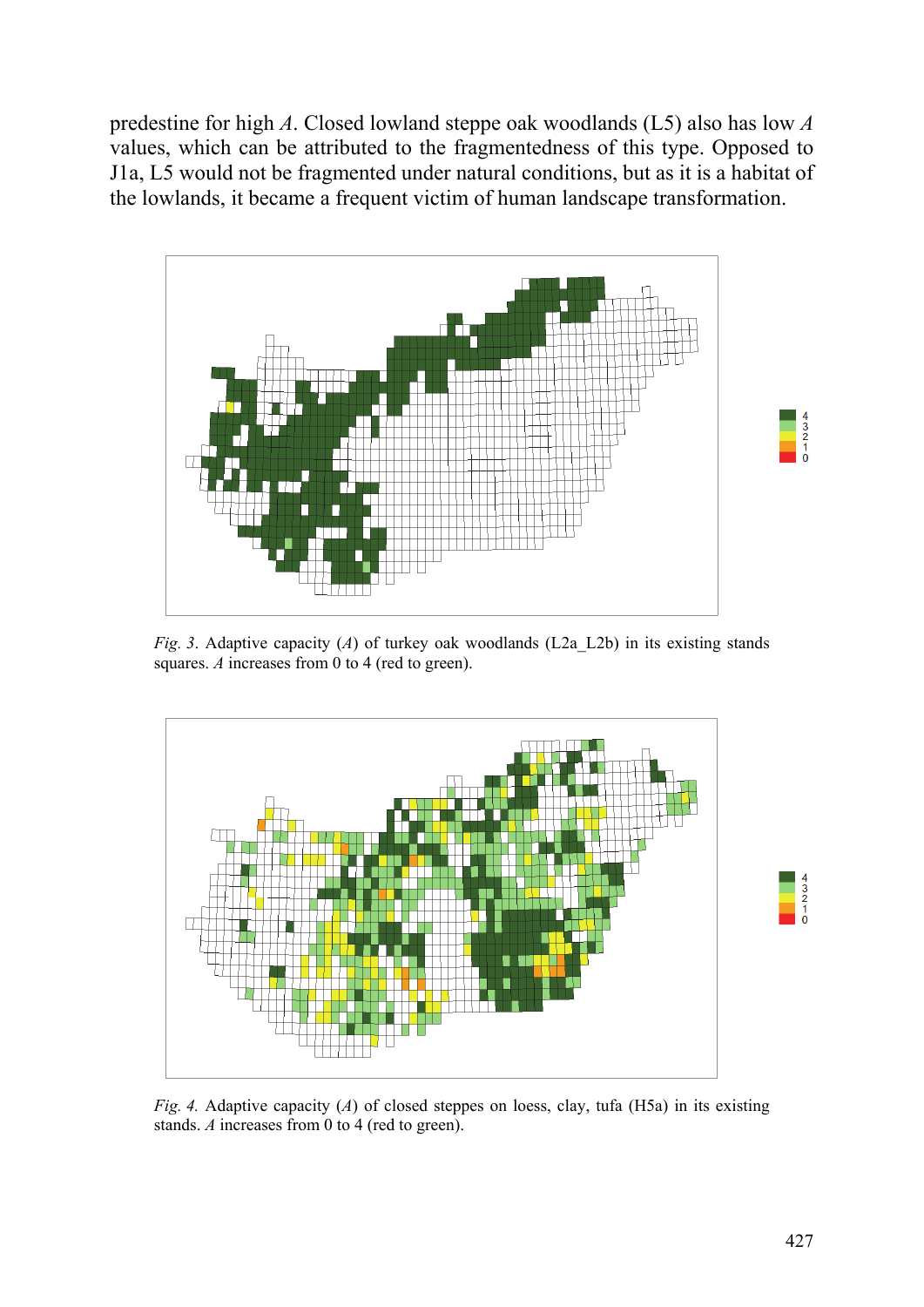### *4. Discussion*

### *4.1 Sensitivity of habitats*

Sensitivity (*S*) of the studied habitats to climate, both in case of highly and hardly sensitive ones, is generally well justified. Note, however, that our results can only be interpreted in the context of Hungary, since the training database of the habitat models our work was based on was limited to Hungary. Although our *S* measure is not able to separate the different aspects of climate, according to a research on the predictor selection of the predictive habitat models used in our sensitivity analysis, *S* of the habitats of Hungary is generally related to drought (*Bede-Fazekas,* 2017). This finding is in accordance with the literature (e.g., *Ladányi et al.,* 2010; *Rasztovits et al.*, 2012, 2014).

*S* of habitat N13 (mixed coniferous forests) is outstanding, although more pronounced dependence of edaphic parameters would have been expected (*Bölöni et al.,* 2011). It can be assumed that a more balanced model, and therefore lower *S*, should have emerged if areas outside Hungary were taken into account. Among the *CSH*s, *S* of only B1b (oligotrophic reed and *Typha* beds of fens and floating fens) seems to be overestimated if the ecological demands of the habitat cited in the literature (*Bölöni et al.,* 2011) are taken into account. Our findings on the high *S* of B1b, LY2 (mixed forests of slopes and screes) and L5 (closed lowland steppe oak woodlands) contradict the results of *Czúcz* (2010). Hence, previous findings of *Czúcz* (2010) about the higher *S* of zonal forests and lower *S* of grasslands and shrublands are just partially confirmed by our results. However, our results, in general, correspond to the conclusion of *Czúcz* (2010): those habitats that are distributed in the mountain regions depend more on, and therefore are more sensitive to climate than the ones located in the lowlands.

Among those habitats whose *S* is lower than 0.35 (*Table 1*), the model of M5 (poplar-juniper steppe woodlands) and H5b (closed sand steppes) might underpredict their *S*. It should be noted, however, that their reliance on sandy soils may elucidate the relatively low importance of climatic predictors. Our results on the hardly sensitive habitats, except for H1 (closed rocky grasslands, species rich *Bromus pannonicus* grasslands), are in line with the findings of *Czúcz* (2010).

### *4.2 Adaptive capacity of habitats to climate change*

A system will be less vulnerable, i.e., it can survive in the long term against the environmental adverse effects, if it has low *S* while high *A* (*Smit et al.,* 1999). Although it may seem that average *A* of the habitats of Hungary is relatively high, we must draw attention to the fact that the rescaling of the adaptation components applied in Eq. (5) stretches the scale and masks the absolute values. Based on a closer investigation of the values of *N*, *D* (for Hungary), and *C* (for the habitats of Hungary), we must conclude that, in average, *A* is much lower than what would be necessary to be able to cope with the predicted climate change in an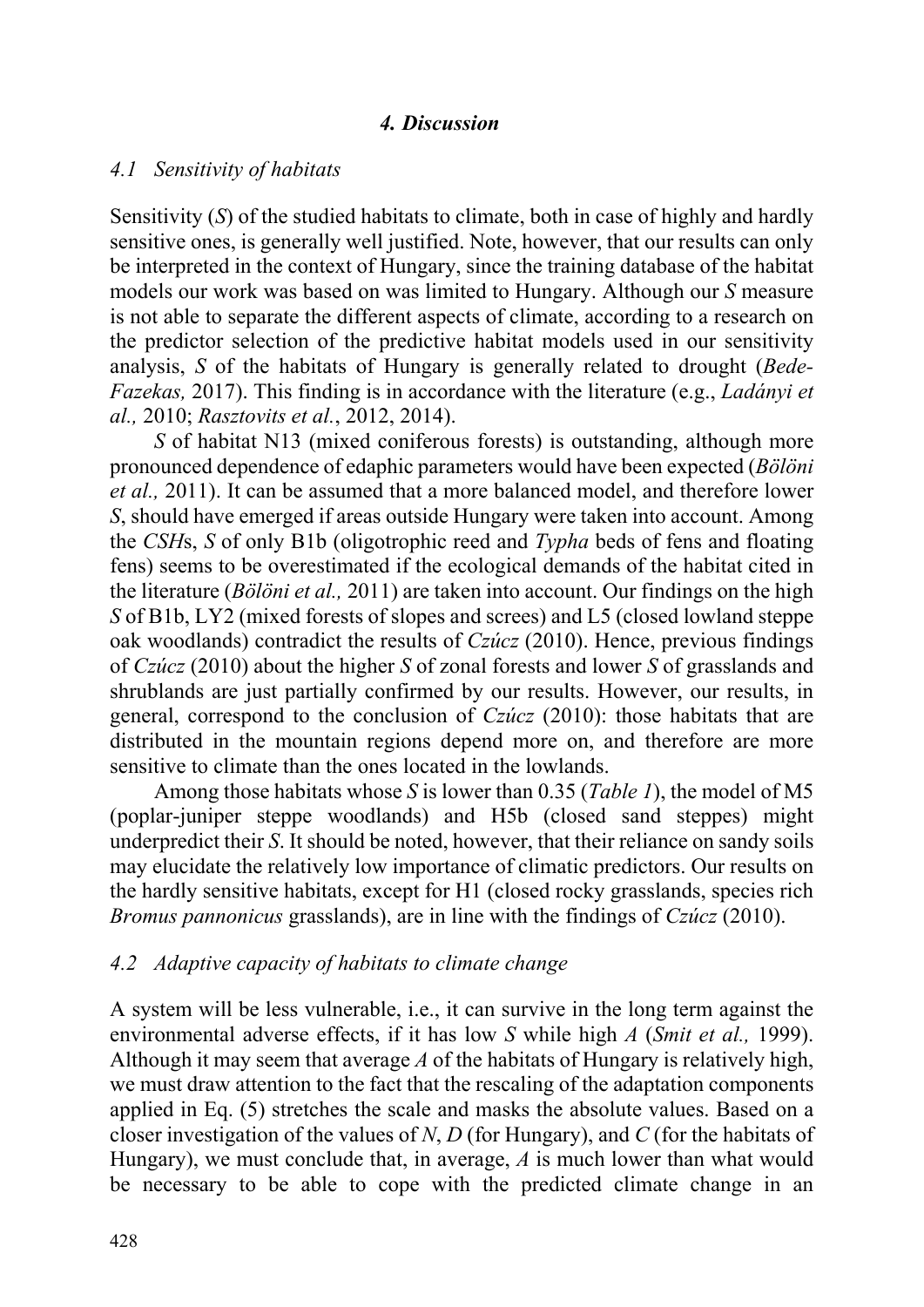autonomous way. According to *Glick et al.* (2011), *A* of a habitat is equal to its ability to accommodate or cope with climate change impacts with minimal disruption. Hence, habitats of Hungary need external support to increase their *A* and their adaptive capacity. Although no components that would describe capacities for planned adaptation (i.e., economic resources, or critical infrastructure) are incorporated in our composite index, further research on the *A* of habitats can benefit from exploring the possible interventions for enhancing the resilience of natural ecosystems.

Although the habitats occurring at higher elevations are more climate sensitive (*Czúcz,* 2010), historical anthropogenic impacts have transformed the lowland vegetation to a far greater degree (*Molnár et al.,* 2012; *Nogués-Bravo et al*., 2008; *Mezősi et al*., 2017), which, in turn, could significantly decrease the *A* of the habitats. This effect was only indirectly studied in this paper through the following relationships: 1) *N* is lower for historically degraded habitats; 2) *D* is lower where humans had historically extirpated natural habitat types (*Luoto et al.*, 2003); and 3) *C* is lower where humans had made the landscape more fragmented. Anthropogenic effects can cause change in the abiotic environment as well (e.g., level of groundwater). Hence, some habitats may be present at, or extinct from, a certain location induced by non-natural processes. The predictive habitat models used in our research could not separate the results of these processes from the natural patterns and impacts, which has to be taken into account when interpreting our results.

One of the three component indices that make up the *A* composite index, the landscape-level habitat diversity (*D*) can be of particular interest even out of the context of vulnerability assessments. This index (1) was computed at the climate grid resolution, (2) is not habitat specific, and (3) has not yet been calculated for Hungary in this way. Therefore, although it is only an intermediate result, it can still be of relatively broad interest. The habitat diversity of the country is used to be characterized only by proxies based on species number, which have a high (yearly) temporal resolution, but a very low (national) spatial resolution (e.g., *Hungary, 2015*). Our estimation is the first attempt to characterize the countrywide fine-resolution habitat diversity pattern (*Fig. 1*), a task urged earlier (*Molnár*  and *Horváth,* 2008) and incorporated in the Hungarian biodiversity monitoring system (*Fekete et al.,* 1997). However, we want to stress that diversity measures are highly dependent on scale (*Tóthmérész*, 1995), thus the current estimation is only to be interpreted in the frame of the current study. Pattern of *D* suggests that territories less disturbed by agriculture are more diverse in terms of habitats. Impacts of agriculture on the diversity has been previously proven for Hungary (*Fésüs et al.,* 1992) and globally (*Glick et al.,* 2011) as well. *D* shows some similarities to *N* in terms of their pattern (*Czúcz et al.,* 2008). Shannon diversity of habitats of Hungary is low similarly to the natural capital index (naturalness) of the country (*Czúcz et al.,* 2008, *Hungary,* 2015). *N* is also correlated with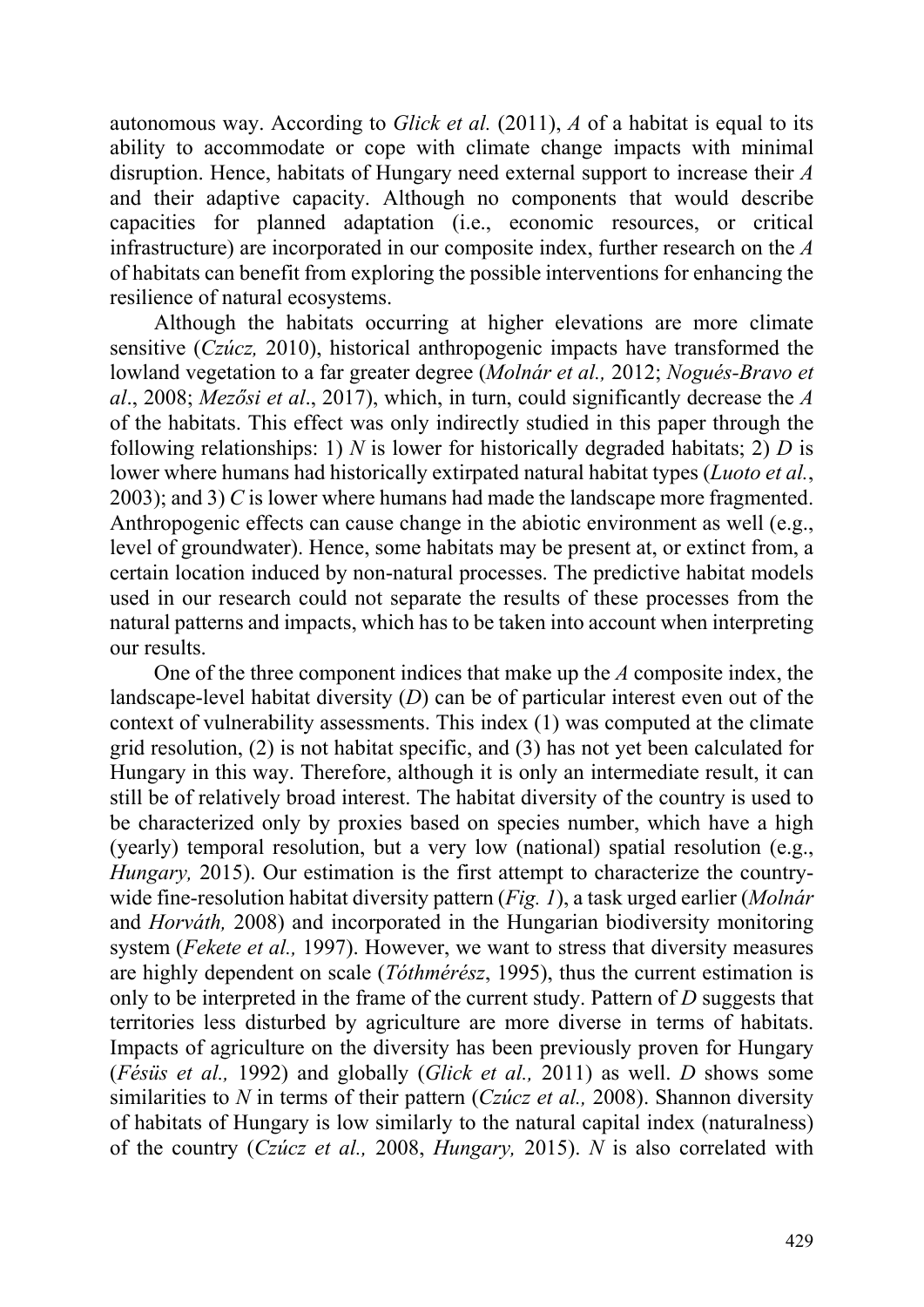shape- and size-related landscape indices (*Szilassi et al.,* 2017), therefore with connectivity, as well.

There is a general agreement that *A* is high in the center of large homogeneous landscape blocks and decreases towards the edges. This is certainly the consequence of the way how the *C* component of *A* was defined, which can exhibit much larger values at the core of such blocks. This pattern is scaledependent (*Hernando et al.,* 2017) and have been found by several other studies (e.g., *Riitters et al.,* 2000; *Saura* and *Pascual-Hortal,* 2007).

Although genetic diversity can facilitate evolutionary adaptation of a habitat (*Glick et al.,* 2011), our suggested composite *A* index did not contain genetic adaptation-related measures, since they are hardly interpretable in the context of habitats. Although species-level genetic *A* can, in theory, be integrated in a habitat-level index, it seems unfeasible due to its data intensity and unsoundness in methodological terms. Nonetheless, as diversity of functional traits can assist adaptation (*Bussotti et al.,* 2015), species diversity or functional diversity within a habitat may serve as a proxy for genetic diversity, and therefore genetic *A*, of the habitat.

Component indices of *A* can also be used in other research areas. The natural capital index, measurement of *N*, can provide comprehensive and substantial information on the state of an ecosystem, and on quantitative and qualitative changes in ecosystem services (*Kelemen,* 2013). The Shannon index, measurement of *D*, is widely used in subdisciplines of ecology (e.g., *Pakeman,* 2001), and found to perform excellently in some comparative research, (e.g., *Morris et al.,* 2014). However, a study focusing on *D* should apply a multiscale approach rather (*Podani et al.,* 1993; *Tóthmérész*, 1995; *Bartha*, 2008; *Güler et al.,* 2016). All the indices of migration-based adaptation, e.g., dispersal potential index (*Glick et al.,* 2011) beyond *C*, can describe the permeability of the landscape, and therefore, function as landscape evaluation measures.

# *4.3 Discussion of the research and application*

There is a great need for CCIAV assessments on natural habitats (*Bede-Fazekas,* 2017). To our knowledge, only one CCIAV assessment on habitats of Hungary were done (*Czúcz,* 2010). Our research fills the scientific gap, since it is more detailed and based on updated input data and ecological models. Note, however, that our findings are limited to *CSH*s of Hungary, while *Czúcz* (2010) conducted his research on all the climax and subclimax habitats of the country. The *S* and *A* analyses presented in this paper provide inputs for a CCIAV assessment on habitats of Hungary (*Bede-Fazekas et al.*, 2017, in this issue). Our results can, however, provide input for other CCIAV assessments, whose method or exposure data differ from those of *Bede-Fazekas et al.* (2017). The three adaptation capacity indicators we implemented to habitats and presented in this paper now fill the gap to which *Molnár* and *Horváth* (2008) have drawn attention.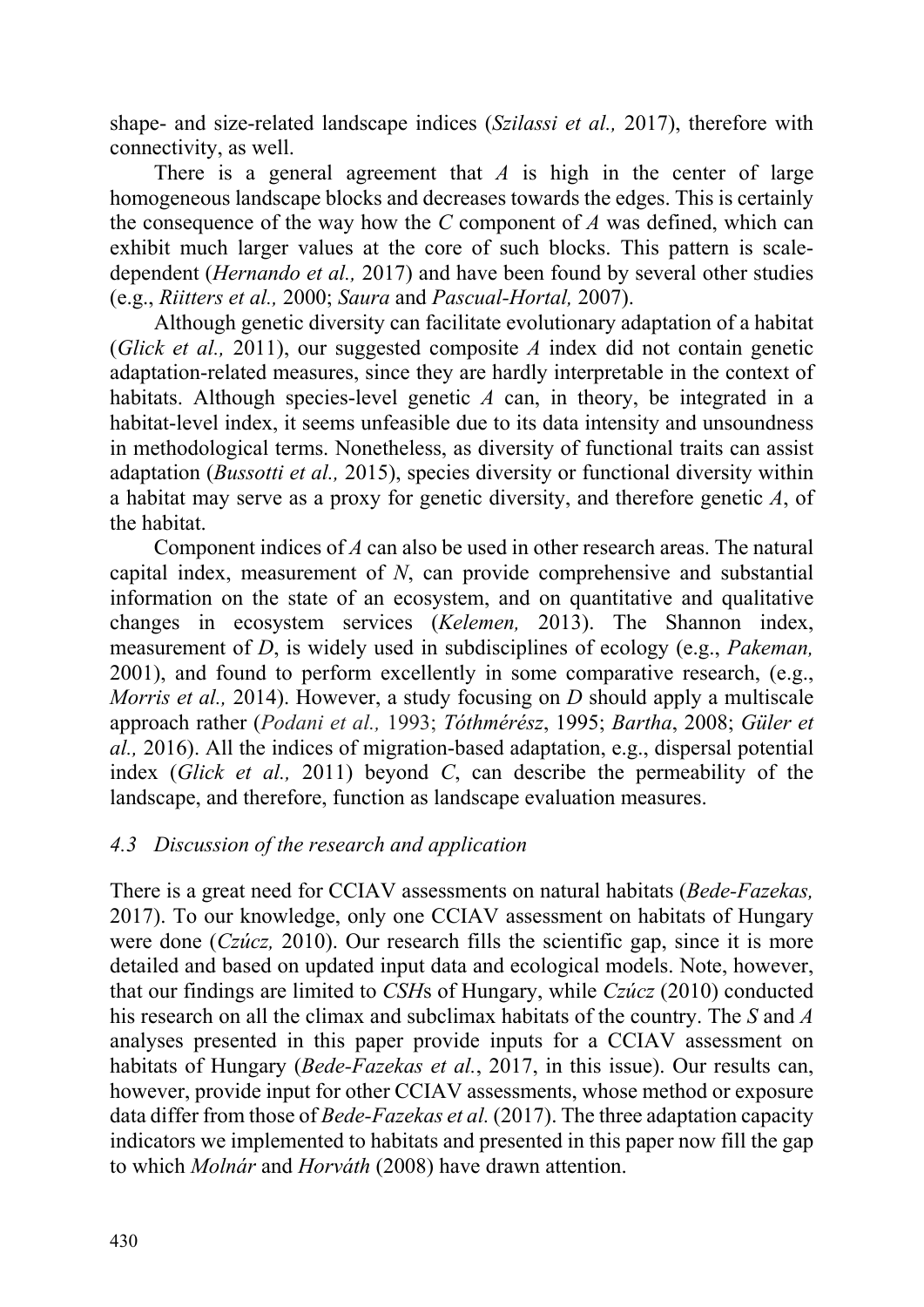Since most of the zonal habitats of Hungary can be found among the *CSH*s, studying the *A*, potential impact and vulnerability give a reliable overview about the ecological impacts of climate change on Hungary. In studies describing the ecological impacts of climate change, species distribution models are much more frequently applied than habitat distribution models (*Ferrier* and *Guisan,* 2006). Species data are widely available, and the interpretation of the results is also relatively straightforward. Nevertheless, if such simple impact models need to be integrated into a more integrative vulnerability assessment framework, then individual species will become too particular. We think that in such cases, habitats can serve as an efficient proxy for species, since species' *S* are likely to be influenced, in many cases, by *S* of their habitats (*McCarty,* 2001). Moreover, vice versa, *S* of a habitat is usually determined by *S* of its component species (*Glick et al.,* 2011). Applying habitat distribution models in CCIAV assessments thus seems to be an efficient strategy, which means an important motivation for additional methodological research in the field of habitat distribution models.

The database that our research produced (*NATéR,* 2017) may serve as a basis for a wide variety of applications. *S* and *A* of natural habitats may provide an important and easily interpretable input for numerous disciplines. Our results might be integrated in further research conducted in the field of forestry or agronomy. Forestry studies deal typically with smaller entities, i.e. species, than our research. Hence, cooperation may result in more detailed *S* studies. There are several policy sectors, where the intermediate results of a CCIAV assessment on natural ecosystems, including *S* and *A*, can provide relevant and easily interpretable inputs (*European Environment Agency,* 2005, *Glick et al.,* 2011). Major applications of the results of our case study are expected in the field of landscape evaluation, nature conservation, restoration prioritization, forestry planning, landscape design, and landscape rehabilitation. Our methodological results can be implemented in further CCIAV assessments and may induce or facilitate further theoretical research on the sensitivity and adaptive capacity calculations based on habitats. We see a great need for the development and testing of complex adaptability indicators. It may also be necessary to develop suitable sensitivity metric for each ecological modeling approach beyond BRT.

Our research bears a number of development potential. A more detailed sensitivity analysis can be carried out by studying the predictor selection of the distribution models and interpreting those climatic variables that have the highest relevance for a certain habitat (*Bede-Fazekas,* 2017). Further research is needed to analyze not only the patterns but also the specific values of *A* in each grid cell, especially those that are outliers.

### *5. Conclusion*

In this paper we focused on providing inputs, i.e., sensitivity (*S*) of habitats and their adaptive capacity (*A*), for a detailed climate change impact, adaptation, and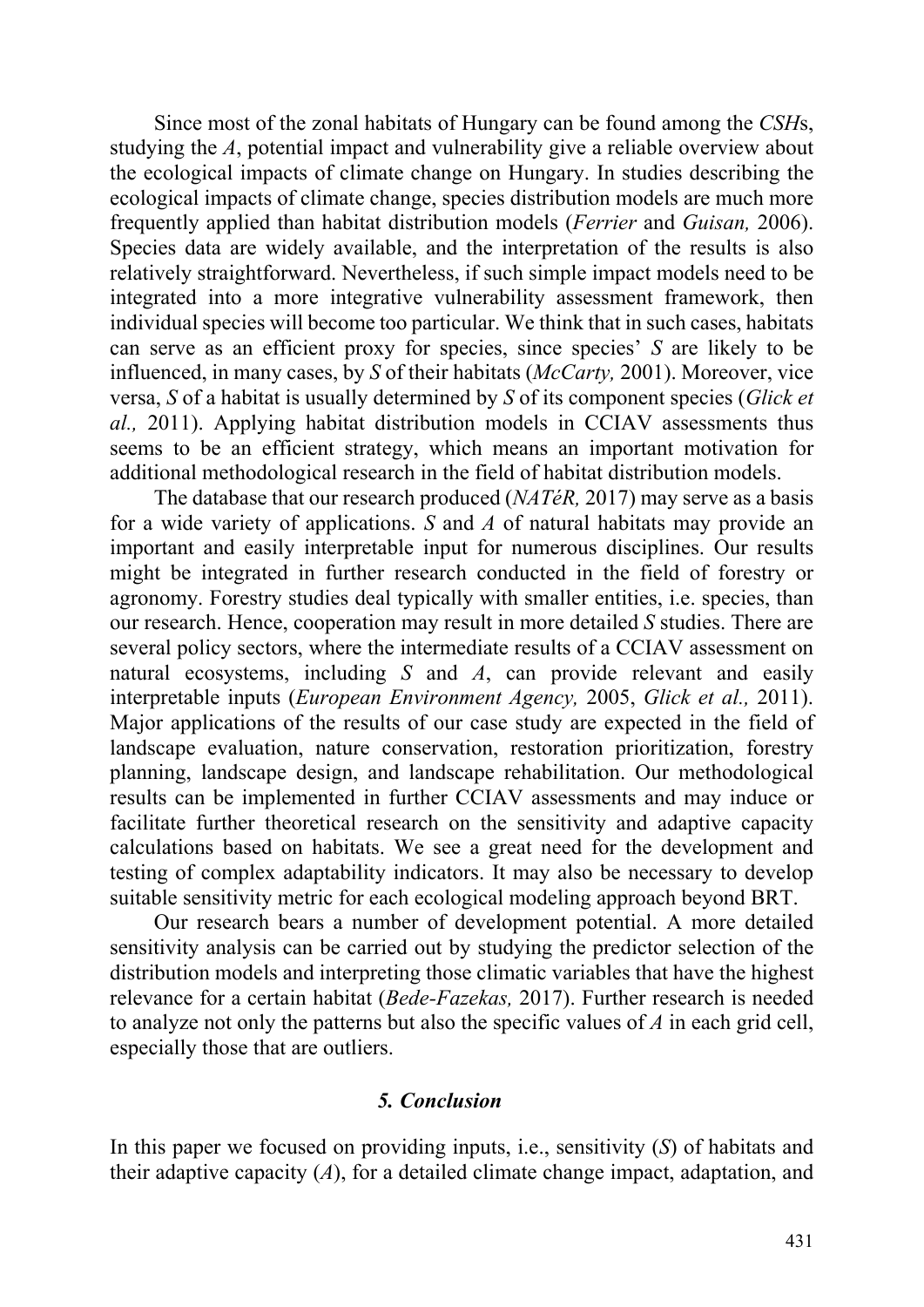vulnerability (CCIAV) assessment (*Bede-Fazekas et al.*, 2017, in this issue). We have methodologically established the measurement of *S* of natural habitats when distribution model of the habitat is based on the boosted regression trees (BRT) algorithm. *S* is suggested to be calculated from the relative importance of climatic predictors among all of the studied predictors. We selected the most climate sensitive habitats (*CSH*s) of Hungary as a case study and found that mixed coniferous forests and most of the zonal forests are highly sensitive to climate, similarly to annual salt pioneer swards of steppes and lakes, closed steppes on loess, clay, tufa, forest steppe meadows, willow mire shrubs, and some other grassland or shrubland habitats.

We developed an *A* index for habitats, based on naturalness (natural capital index), diversity (Shannon diversity index), and connectivity measures and estimated the *A* of *CSH*s of Hungary. According to our results, willow mire shrubs and closed lowland steppe oak woodlands are those *CSH*s that have the lowest capacity to adapt to climate change, while Turkey oak woodlands may be the most adapted habitats among the studied ones. Shannon diversity of Hungary is relatively low in the lowlands and takes its highest value in higher altitudes, including the Northern Mountains and the Transdanubian Mountains. In summary, adaptive capacity of the climate sensitive habitats of Hungary is generally lower than it needs to be to cope with the predicted climate change of the 21st century.

*Acknowledgements:* The authors thank to the Hungarian Actual Habitat Database (MÉTA) Curatorium for allowing the use of the database, as well as to the field mappers for their contribution to the database. The study was supported by the Hungarian Scientific Research Fund (OTKA) grant no. PD-83522 *(Imelda Somodi*), by the Bolyai János research fellowship of the Hungarian Academy of Sciences (*Bálint Czúcz*), and by the GINOP-2.3.2-15-2016-00019 grant. Financial support was also received from Iceland, Liechtenstein and Norway through the European Environment Agency Grants and the Regional Environmental Center (National Adaptation Geo-information System (NAGiS) project).

### *References*

- *Adger, W.N., Arnell, N.W.,* and *Tompkins, E.L.,* 2005: Successful adaptation to climate change across scales. *Glob. Environ. Change 15*, 77–86.
- *Bartha, S.,* 2004: Paradigmaváltás és módszertani forradalom a vegetáció vizsgálatában. *Magyar Tudomány 6*, 12–26. (in Hungarian)
- *Bartha, S.,* 2008: Beyond Trivial Relationships: on the Hidden Aspects of Biodiversity. *Folia Geobotanica 43*, 371–382.
- *Bede-Fazekas, Á.,* 2017: Fás szárú dísznövények potenciális telepíthetőségi területének előrejelzése természetközeli élőhelyekre készített modellek alapján. PhD dissertation. Szent István University, Doctoral School of Landscape Architecture and Landscape Ecology, Budapest, Hungary. (in Hungarian)
- *Bede-Fazekas, Á., Czúcz, B.,*and *Somodi, I.,* 2017: Vulnerability of natural landscapes to climate change – a case study of Hungary. *Időjárás 121,* 393–414.
- *Bölöni, J., Molnár, Zs.,* and *Kun, A., (eds.)* 2011: Magyarország élőhelyei. A hazai vegetációtípusok leírása és határozója. ÁNÉR 2011. MTA ÖBKI, Vácrátót, Hungary. (in Hungarian)
- *Breiman, L., Friedman, J.H., Olshen, R.,* and *Stone, C.,* 1984: Classification and Regression Trees.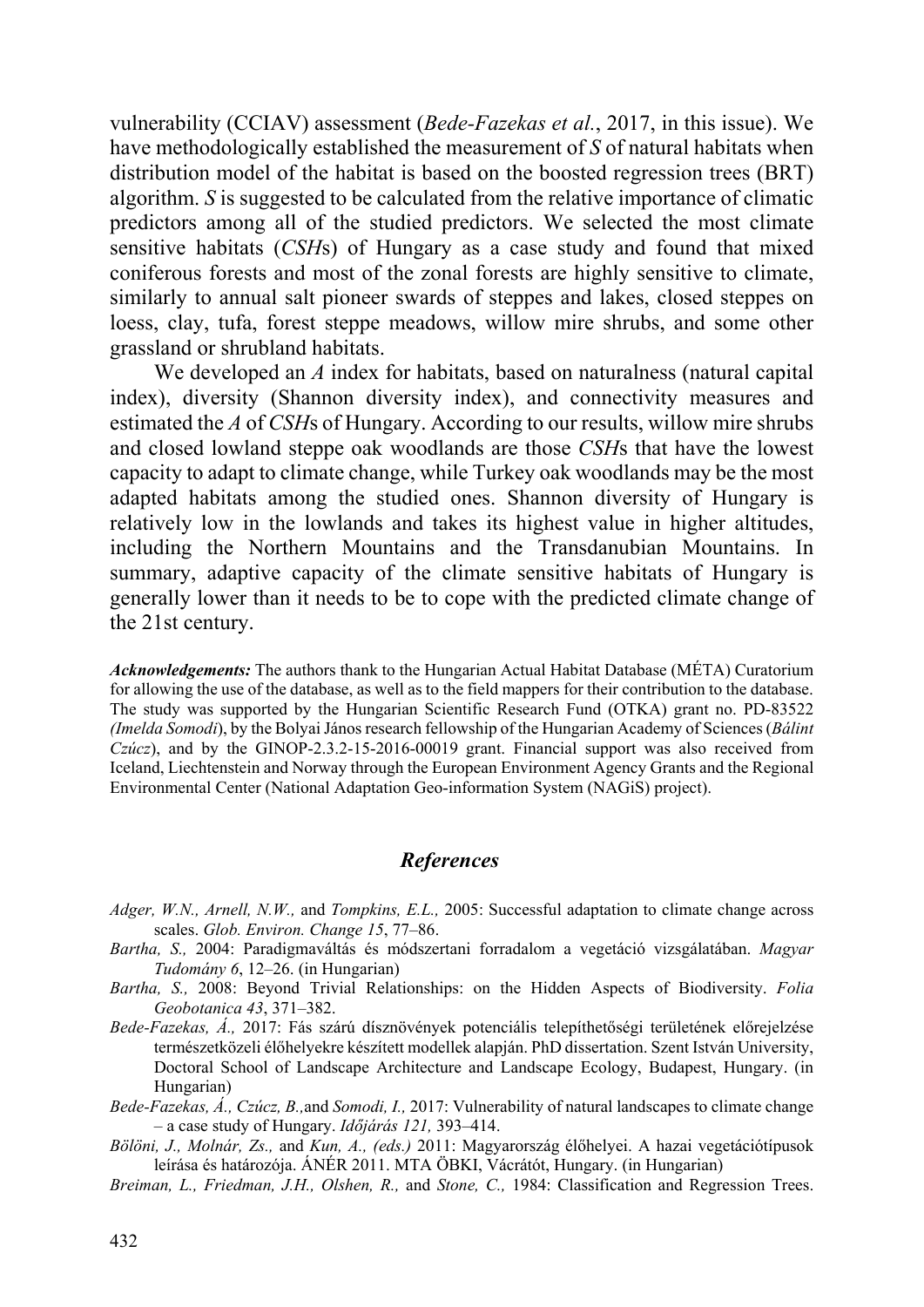Wadsworth, Pacific Grove, CA, USA.

- *Bühlmann, P.* and *Hothorn, T.,* 2007: Boosting algorithms: regularization, prediction and model fitting. *Stat. Science 22*, 477–505.
- *Burkett, V.R., Suarez, A.G., Bindi, M., Conde, C., Mukerji, R., Prather, M.J., St. Clair, A.L.,* and *Yohe, G.W.,* 2014: Point of departure. In: (Eds. *Field, C.B., Barros, V.R., Dokken, D.J., Mach, K.J., Mastrandrea, M.D., Bilir, T.E,, Chatterjee, M., Ebi, K.L., Estrada, Y.O., Genova, R.C., Girma, B., Kissel, E.S., Levy, A.N., MacCracken, S., Mastrandrea, P.R., White, L.L*.): Climate Change 2014: Impacts, Adaptation, and Vulnerability. Part A: Global and Sectoral Aspects. Contribution of Working Group II to the Fifth Assessment Report of the Intergovernmental Panel on Climate Change. Cambridge University Press, Cambridge, UK, and New York, NY, USA.
- *Bussotti, F., Pollastrini, M., Holland, V.,* and *Brüggemann, W.,* 2015: Functional traits and adaptive capacity of European forests to climate change. *Environ. Experimen. Botany 111*, 91–113.
- *Carter, T.R., Jones, R.N., Lu, X., Bhadwal, S., Conde, C., Mearns, L.O., O'Neill, B.C., Rounsevell, M. D.A.,* and *Zurek, M.B.,* 2007: New assessment methods and the characterisation of future conditions. In (Eds. *Parry, M.L., Canziani, O.F., Palutikof, J.P., van der Linden, P.J., Hanson, C.E.*) Climate Change 2007: Impacts, Adaptation and Vulnerability. Contribution of Working Group II to the Fourth Assessment Report of the Intergovernmental Panel on Climate Change. Cambridge University Press: Cambridge, UK.
- *Cook, E.A.,* 2002: Landscape structure indices for assessing urban ecological networks. *Landscape and Urban Planning 58*, 269–280.
- *Csima, G.* and *Horányi, A.,* 2008: Validation of the ALADIN-Climate regional climate model at the Hungarian Meteorological Service. *Időjárás 112*, 155–177.
- *Czúcz, B.,* 2010: Az éghajlatváltozás hazai természetközeli élőhelyekre gyakorolt hatásainak modellezése. PhD dissertation. Corvinus University of Budapest, Doctoral School of Horticultural Sciences, Budapest, Hungary. (in Hungarian)
- *Czúcz, B., Csecserits, A., Botta-Dukát, Z., Kröel-Dulay, Gy., Szabó, R., Horváth, F.,* and *Molnár, Zs.,* 2011: An indicator framework for the climatic adaptive capacity of natural ecosystems. *J. Veget. Sci. 22*, 711–725.
- *Czúcz, B., Molnár, Z., Horváth, F.,* and *Botta-Dukát, Z.,* 2008: The natural capital index of Hungary. *Acta Botanica Hungarica 50*, 161–177.
- *Czúcz, B., Molnár, Zs., Horváth, F., Nagy, G.G., Botta-Dukát, Z.,* and *Török, K.,* 2012: Using the natural capital index framework as a scalable aggregation methodology for regional biodiversity indicators. *J. Nat. Conserv. 20*, 144–152.
- *De'ath, G.,* 2007: Boosted trees for ecological modeling and prediction. *Ecology 88*, 243–251.
- *Elith, J., Graham, C.H., Anderson, R. P., Dudík, M., Ferrier, S., Guisan, A., Hijmans, R. J., Huettmann, F., Leathwick, J.R., Lehmann, A., Li, J., Lohmann, L.G., Loiselle, B. A., Manion, G., Moritz, C., Nakamura, M., Nakazawa, Y., Overton, J.M.M., Peterson, A.T., Phillips, S. J., Richardson, K., Scachetti-Pereira, R., Schapire, R.E., Soberón, J., Williams, S., Wisz, M.S.,* and *Zimmermann, N.E.*, 2006: Novel methods improve prediction of species' distributions from occurrence data. *Ecography 29*, 129–151.
- *Elith, J., Leathwick, J.R.,* and *Hastie, T.,* 2008: A working guide to boosted regression trees. *Journal of Animal Ecology 77*, 802–813.
- *European Environment Agency*, 2005: Vulnerability and adaptation to climate change in Europe. European Environment Agency, Copenhagen, Denmark.
- *Fekete, G., Molnár, Zs.,* and *Horváth, F. (eds.),* 1997: Nemzeti Biodiverzitás-monitorozó Rendszer II. A magyarországi élőhelyek leírása, határozója és a Nemzeti Élőhely-osztályozási Rendszer. Magyar Természettudományi Múzeum, Budapest, Hungary. (in Hungarian)
- *Ferrier, S.,* and *Guisan, A.,* 2006: Spatial modelling of biodiversity at the community level. *J. Appl. Ecol. 43*, 393–404.
- *Fésüs, I., Márkus, F., Szabó, G., Tölgyesi, I., Varga, Z.,* and *Vermes, L.,* 1992: Interaction Between Agriculture and Environment in Hungary. Environmental Research Series no 5. International Union for Conservation of Nature, Budapest, Hungary and Oxford, UK.
- *Friedman, J.H.,* 2001: Greedy function approximation: a gradient boosting machine. *Ann. Stat. 29*, 1189–1232.
- *Friedman, J.H.,* 2002: Stochastic gradient boosting. *Comput. Stat. Data Anal. 38*, 367–378.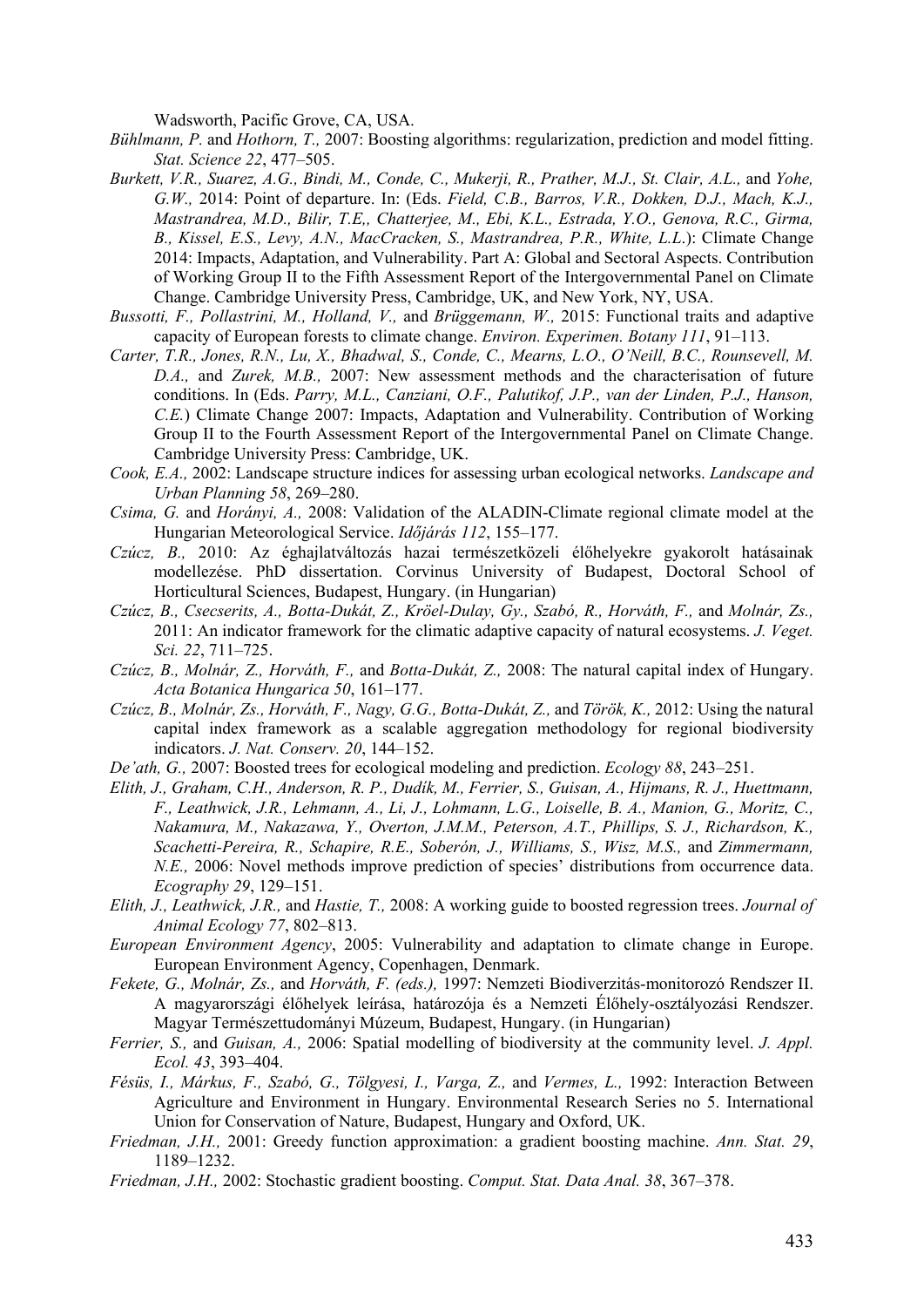- *Friedman, J.H., Hastie, T.,* and *Tibshirani, R.,* 2000: Additive logistic regression: a statistical view of boosting. *Ann. Stat. 28*, 337–407.
- *Friedman, J.H.,* and *Meulman, J.J.,* 2003: Multiple additive regression trees with application in epidemiology. *Stat. Medicine 22*, 1365–1381.
- *Füssel, H.M.* and *Klein, R.,* 2006: Climate change vulnerability assessments: an evolution of conceptual thinking. *Climatic Change 75*, 301–329.
- *Gienapp, P., Teplitsky, C., Alho, J. S., Mills, J. A.,* and *Merila, J.,* 2008: Climate change and evolution: disentangling environmental and genetic responses. *Molecular Ecology 17*, 167–178.
- *Giorgi, F., Marinucci, M.R., Bates, G.T.,* 1993a: Development of a second generation regional climate model (RegCM2). Part I: Boundary layer and radiative transfer processes. *Month. Weather Rev. 121*, 2794–2813.
- *Giorgi, F., Marinucci, M.R., Bates, G.T.,* and *DeCanio, G.,* 1993b: Development of a second generation regional climate model (RegCM2). Part II: Convective processes and assimilation of lateral boundary conditions. *Month. Weather Rev. 121*, 2814–2832.
- *Glick, P., Stein, B.A.,* and *Edelson, N.A. (eds.),* 2011: Scanning the Conservation Horizon. A Guide to Climate Change Vulnerability Assessment. National Wildlife Federation, Washington, DC, USA.
- *Guisan, A., Zimmermann, N.E., Elith, J., Graham, C.H., Phillips, S.,* and *Peterson, A.T.,* 2007: What matters for predicting the occurrences of trees: techniques, data or species' characteristics? *Ecol. Monogr. 77*, 615–630.
- *Güler, B., Jentsch, A., Apostolova, I., Bartha, S., Bloor, J.M.G., Campetella, G., Canullo, R., Házi, J., Kreyling, J., Pottier, J., Szabó, G., Terziyska, T., Uğurlu, E., Wellstein, C., Zimmermann, Z.,* and *Dengler, J.*, 2016: How plot shape and spatial arrangement affect plant species richness counts: implications for sampling design and rarefaction analyses. *J. Vegetat. Sci. 27*, 692–703.
- *Haddad, B. M.,* 2005: Ranking the adaptive capacity of nations to climate change when socio-political goals are explicit. *Glob. Environ. Change 15*, 165–176.
- *Hartkamp*, *A.D., De Beurs, K., Stein, A.,* and *White, J.W*., 1999: Interpolation Techniques for Climate Variables. Geographic Information Systems Series 99-01. International Maize and Wheat Improvement Center (CIMMYT). Mexico City, Mexico.
- *Hernando, A., Velázquez, J., Valbuena, R., Legrand, M.,* and *García-Abril, A.,* 2017: Influence of the resolution of forest cover maps in evaluating fragmentation and connectivity to assess habitat conservation status. *Ecol. Indicators 79*, 295–302.
- *Horváth, F., Molnár, Zs., Bölöni, J., Pataki, Zs., Polgár, L. Révész, A., Oláh, K., Krasser, D.,* and *Illyés, E.,* 2008: Fact sheet of the MÉTA Database 1.2. *Acta Botanica Hungarica 50*, 11–34.
- *Hungary,* 2015: 28/2015. (VI. 17.) OGY határozat a biológiai sokféleség megőrzésének 2015–2020 közötti időszakra szóló nemzeti stratégiájáról. National act. (in Hungarian)
- *IPCC*, 2007: Climate Change 2007: Impacts, Adaptation and Vulnerability. Contribution of Working Group II to the Fourth Assessment Report of the Intergovernmental Panel on Climate Change (ed: Parry, M.L., Canziani, O.F., Palutikof, J.P., van der Linden, P.J. &Hanson, C.E.). *Cambridge University Press*, Cambridge, UK. 976 pp.
- *Kelemen, E.,* 2013: Az ökoszisztéma szolgáltatások közösségi részvételen alapuló, ökológiai közgazdaságtani értékelése. PhD dissertation. Szent István University. Gödöllő, Hungary. (in Hungarian)
- *Kelly, P.M.* and *Adger, W.N.,* 2000: Theory and practice in assessing vulnerability to climate change and facilitating adaptation. *Climatic Change 47*, 325–352.
- *Kindlmann, P.* and *Burel. F.*, 2008: Connectivity measures: a review. *Landscape Ecology 23*, 879–890.
- *Krige*, *D.G*., 1966: Two-dimensional weighted average trend surfaces for ore-evaluation. *J. South African Inst. Mining Metallurgy 66*, 13–38.
- *Krimbas, C.B.,* 2004. On fitness. *Biol. Philosop. 19*, 185–203.
- *Krüzselyi, I., Bartholy, J., Horányi, A., Pieczka, I., Pongrácz, R., Szabó, P., Szépszó, G.,* and *Torma, Cs.,* 2011: The future climate characteristics of the Carpathian Basin based on a regional climate model mini-ensemble. *Adv. Sci. Res. 6*, 69–73.
- *Ladányi, Zs., Deák, J.Á.,* and *Rakonczai, J.,* 2010: The effect of aridification on dry and wet habitats of Illancs microregion SW Great Hungarian Plain, Hungary. *AGD Landscape Environ. 4*, 11–22.
- *Li, J.* and *Heap, A. J.*, 2014: Spatial interpolation methods applied in the environmental sciences: A review. *Environ. Model. Software 53*, 173–189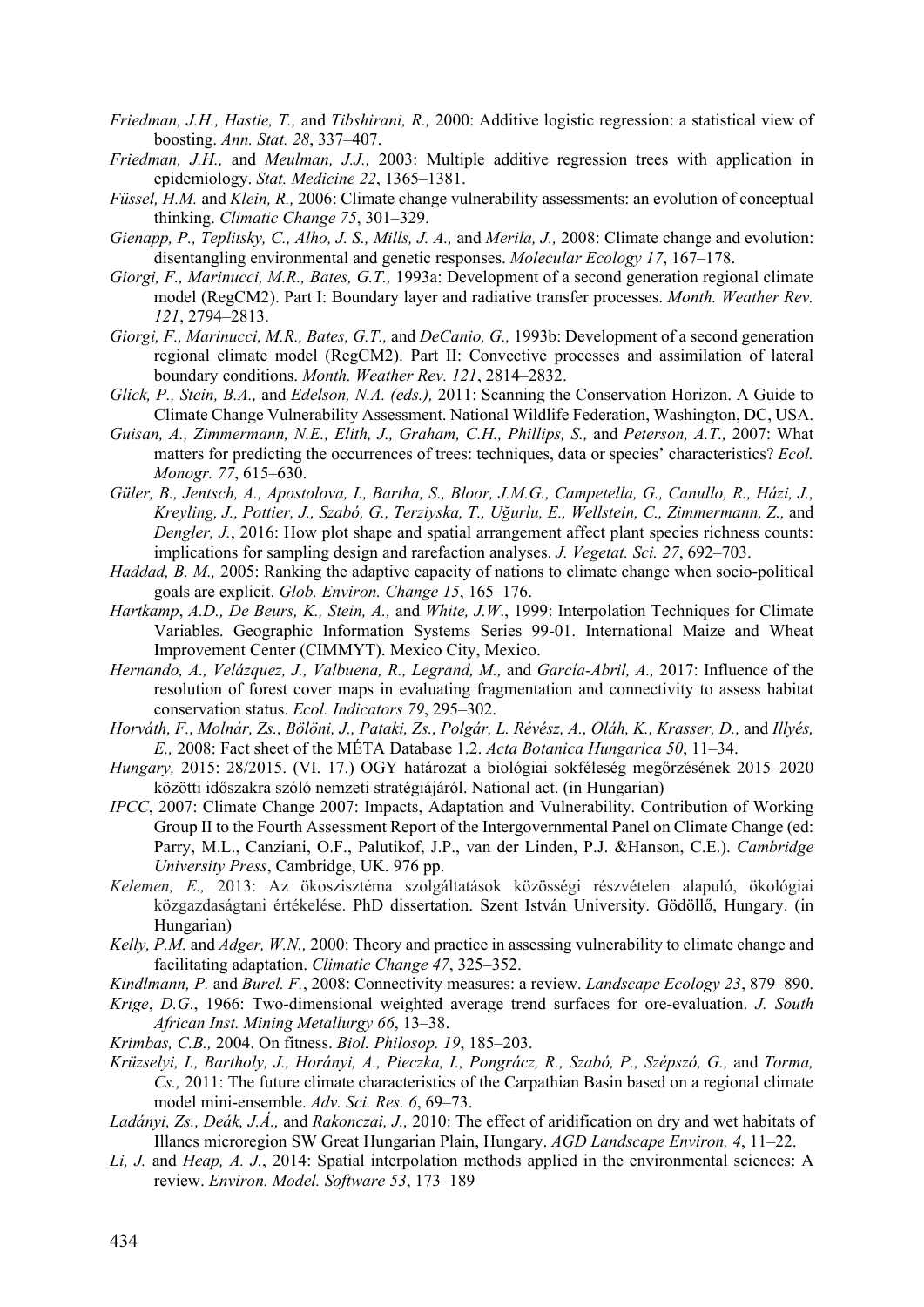- *Luoto, M., Rekolainen, S., Aakkula, J.,* and *Pykälä, J.,* 2003: Loss of plant species richness and habitat connectivity in grasslands associated with agricultural change in Finland. *AMBIO: J. Human Environ. 32*, 447–452.
- *McCarty, J.P.,* 2001: Ecological Consequences of Recent Climate Change. *Conservation Biology 15*, 320–331.
- *McNeeley, S.M., Even, T.L., Gioia, J.B.M., Knapp, C.N.,* and *Beeton, T. A.,* 2017: Expanding vulnerability assessment for public lands: The social complement to ecological approaches. *Climate Risk Manage. 16*, 106–119.
- *Mezősi, G., Bata, T., Viktória, B.,* and *Ladányi, Zs.,* 2017: A klímaváltozás hatása a környezeti veszélyekre az Alföldön. *Földrajzi Közlemények 141*, 60–70. (in Hungarian)
- *Molnár, Zs., Bartha, S., Seregélyes, T., Illyés, E., Tímár, G., Horváth, F., Révész, A., Kun, A., Botta-Dukát, Z., Bölöni, J., Biró, M., Bodonczi, L., Deák, J. Á., Fogarasi, P., Horváth, A., Isépy, I., Karas, L., Kecskés, F., Molnár, Cs., Ortmann-né Ajkai, A.,* and *Rév, Sz.*, 2007: A grid-based, satellite-image supported, multi-attributed vegetation mapping method (MÉTA). *Folia Geobotanica 42*, 225–247.
- *Molnár, Zs., Biró, M., Bartha, S.,* and *Fekete, G.,* 2012: Past Trends, Present State and Future Prospects of Hungarian Forest-Steppes. In: (Eds*.: Werger, M.J.A., van Staalduinen, M.A.*): Eurasian Steppes. Ecological Problems and Livelihoods in a Changing World. Springer, Dordrecht, Netherlands, Heidelberg, Germany, New York, NY, USA, London, UK.
- *Molnár, Zs.* and *Horváth, F.,* 2008: Natural vegetation based landscape indicators for Hungary I.: critical review and the basic 'MÉTA' indicators. *Tájökológiai Lapok 6*, 61–75.
- *Morris, E.K., Caruso, T., Buscot, F., Fischer, M., Hancock, C., Maier, T. S., Meiners, T., Müller, C., Obermaier, E., Prati, D., Socher, S.A., Sonnemann, I., Wäschke, N., Wubet, T., Wurst, S.,* and *Rillig, M.C.,* 2014: Choosing and using diversity indices: insights for ecological applications from the German Biodiversity Exploratories. *Ecol. Evolut. 4*, 3514–3524.
- *Nakićenović, N., Alcamo, J., Davis, G., de Vries, B., Fenhann, J., Gaffin, S., Gregory, K., Grübler, A., Jung, T. Y., Kram, T., La Rovere, E. L., Michaelis, L., Mori, S., Morita, T., Pepper, W., Pitcher, H., Price, L., Raihi, K., Roehrl, A., Rogner, H.H., Sankovski, A., Schlesinger, M., Shukla, P., Smith, S., Swart, R., van Rooijen, S., Victor, N.,* and *Dadi, Z.,* 2000: IPCC special report on emissions scenarios. Cambridge University Press, Cambridge, UK.
- *NATéR,* 2017: Nemzeti Alkalmazkodási Térinformatikai Rendszer. http://map.mfgi.hu/nater [Last accessed: 2017.07.12.]. (in Hungarian)
- *Nix, H.A.,* 1986: A biogeographic analysis of Australian elapid snakes. In: Longmore, R. (ed.): Atlas of elapid snakes of Australia. Australian Flora and Fauna Series 7. Australian Government Publishing Service, Canberra.
- *Nogués-Bravo, D., Araújo, M. B., Romdal, T.,* and *Rahbek, C.,* 2008: Scale effects and human impact on the elevational species richness gradients. *Nature 453*, 216.
- *Pakeman, R.J.,* 2011: Functional diversity indices reveal the impacts of land use intensification on plant community assembly. *J.f Ecology 99*, 1143–1151.
- *Parmesan, C.* and *Yohe, G.* 2003: A globally coherent fingerprint of climate change impacts across natural systems. *Nature 421*, 37.
- *Parry, M.L.* and *Carter, T.R.,* 1998: Climate Impact and Adaptation Assessment: A Guide to the IPCC Approach. Earthscan, London, UK.
- *Pásztor, L., Laborczi, A., Takács, K., Szatmári, G., Dobos, E., Illés, G., Bakacsi, Zs.,* and *Szabó, J.,* 2015: Compilation of novel and renewed, goal oriented digital soil maps using geostatistical and data mining tools. *Hungarian Geographical Bulletin 64*, 49–64.
- *Peltola, H., Gardiner, B., Kellomäki, S., Kolström, T., Lässig, R., Moore, J., Quine, C.,* and *Ruel, J.C.,* 2000: Wind and other abiotic risks to forests. *Forest Ecol. Manage. 135*, 1–2.
- *Podani, J., Czárán, T.,* and *Bartha, S.,* 1993: Pattern, area and diversity: the importance of spatial scale in species assemblages. *Abstracta Botanica 17*, 37–51.
- *R Core Team*, 2017: R: A language and environment for statistical computing. Bécs, Ausztria: R Foundation for Statistical Computing. http://www.R-project.org [Last accessed: 2017.07.12.].
- *Rasztovits, E., Berki, I., Mátyás, Cs., Czimber, K., Pötzelsberger, E.,* and *Móricz, N.,* 2014: The incorporation of extreme drought events improves models for beech persistence at its distribution limit. *Ann. Forest Sci. 71*, 201–210.